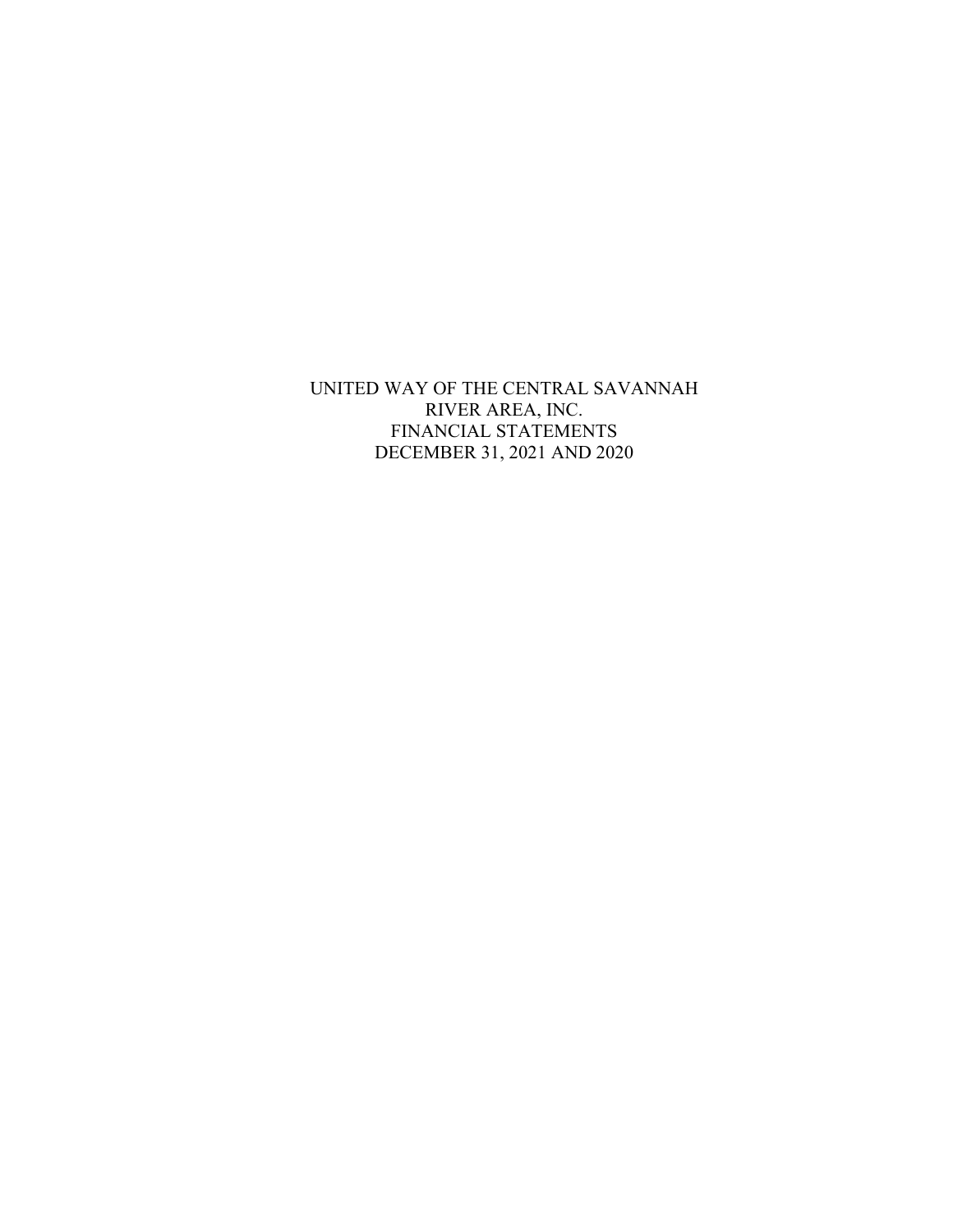# TABLE OF CONTENTS

PAGE

| FINANCIAL STATEMENTS:                                   |  |
|---------------------------------------------------------|--|
|                                                         |  |
|                                                         |  |
|                                                         |  |
|                                                         |  |
|                                                         |  |
| SUPPLEMENTARY INFORMATION:                              |  |
|                                                         |  |
| INDEPENDENT AUDITORS' REPORT ON INTERNAL CONTROL OVER   |  |
| FINANCIAL REPORTING AND ON COMPLIANCE AND OTHER MATTERS |  |
| BASED ON AN AUDIT OF FINANCIAL STATEMENTS PERFORMED IN  |  |
|                                                         |  |
| INDEPENDENT AUDITORS' REPORT ON COMPLIANCE FOR          |  |
| EACH MAJOR PROGRAM AND ON INTERNAL CONTROL OVER         |  |
|                                                         |  |
|                                                         |  |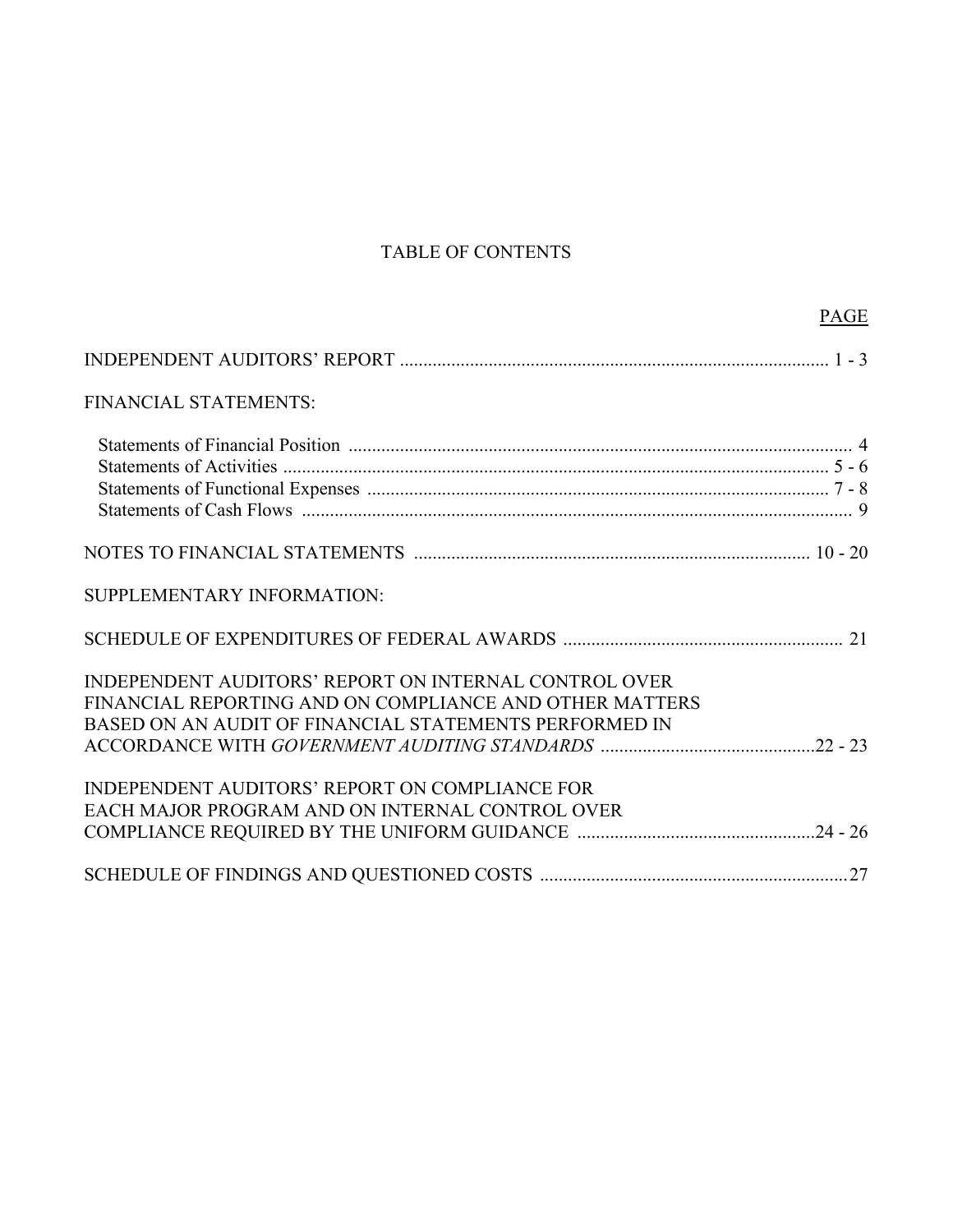Michelle Bennett, CPA Rick L. Evans, CPA E.J. Maddocks, CPA Jay Sanders, CPA Wanda F. Scott, CPA

Abram J. Serotta, CPA Joel R. Stewart, CPA Andrea Usry, CPA David Ussery, CPA Paul Wade, CPA



### INDEPENDENT AUDITORS' REPORT

To The Board of Directors United Way of the Central Savannah River Area, Inc. Augusta, Georgia

### **Opinion**

We have audited the accompanying financial statements of United Way of the Central Savannah River Area, Inc., which comprise the statements of financial position as of December 31, 2021 and 2020, and the statements of activities, functional expenses, and cash flows for the years then ended, and the related notes to the financial statements.

In our opinion, the financial statements referred to above present fairly, in all material respects, the financial position of United Way of the Central Savannah River Area, Inc. as of December 31, 2021 and 2020, and the changes in its net assets and its cash flows for the years then ended in accordance with accounting principles generally accepted in the United States of America.

### **Basis for Opinion**

We conducted our audit in accordance with auditing standards generally accepted in the United States of America and the standards applicable to financial audits contained in *Government Auditing Standards* issued by the Comptroller General of the United States. Our responsibilities under those standards are further described in the Auditor's Responsibilities for the Audit of the Financial Information section of our report. We are required to be independent of United Way of the Central Savannah River Area, Inc. and to meet our other ethical responsibilities in accordance with the relevant ethical requirements relating to our audit. We believe that the audit evidence we have obtained is sufficient and appropriate to provide a basis for our audit opinions.

### **Responsibilities of Management for the Financial Statements**

Management is responsible for the preparation and fair presentation of the financial statements in accordance with accounting principles generally accepted in the United States of America , and for the design, implementation, and maintenance of internal control relevant to the preparation and fair presentation of financial statements that are free from material misstatement, whether due to fraud or error.

In preparing the financial statements, management is required to evaluate whether there are conditions or events, considered in the aggregate, that raise substantial doubt about United Way of the Central Savannah River Area, Inc.'s ability to continue as a going concern within one year after the date that the financial statements are available to be issued.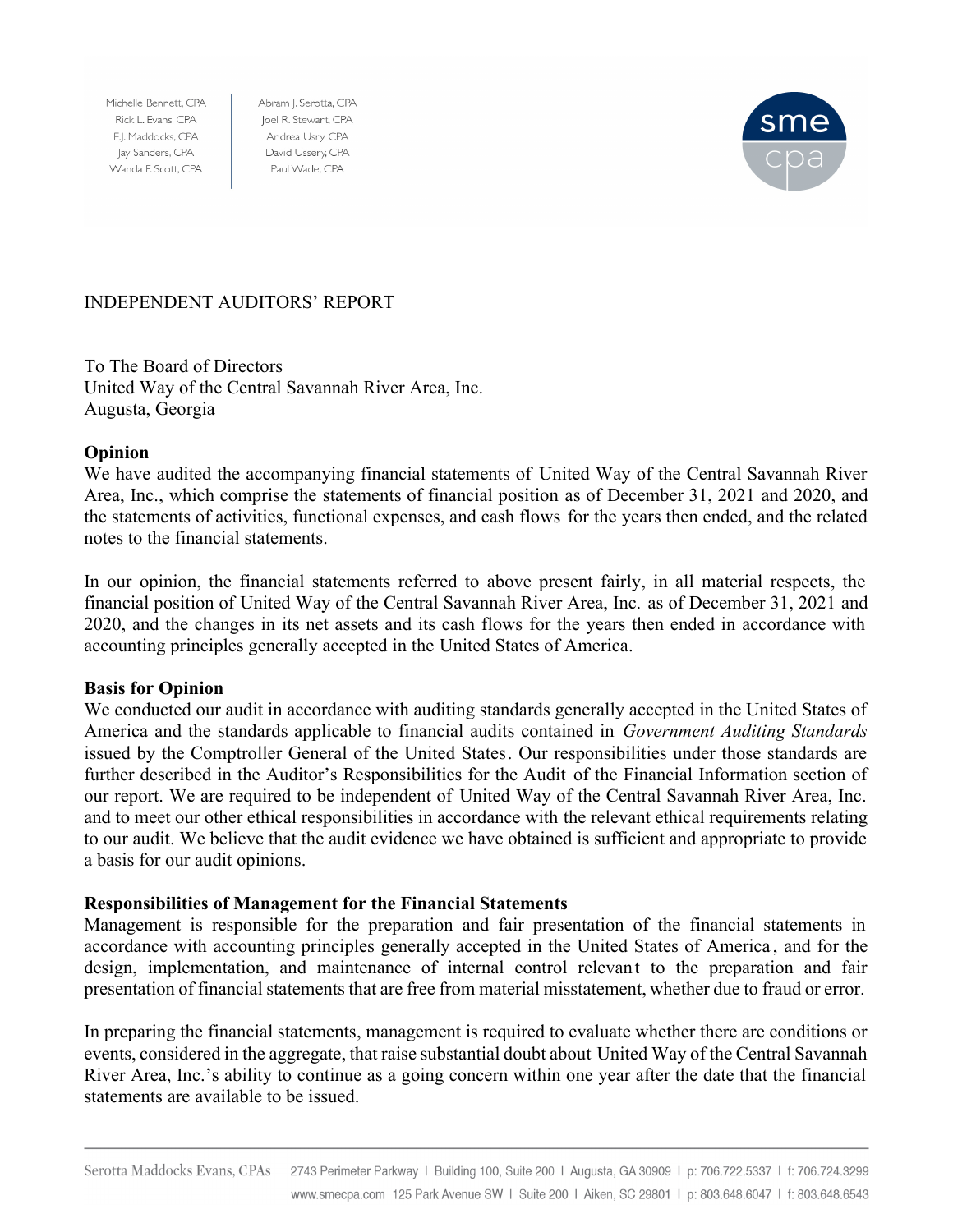

### **Auditor's Responsibilities for the Audit of the Financial Information**

Our objectives are to obtain reasonable assurance about whether the financial statements as a whole are free from material misstatement, whether due to fraud or error, and to issue an auditor's report that includes our opinion. Reasonable assurance is a high level of assurance but is not absolute assurance and therefore is not a guarantee that an audit conducted in accordance with generally accepted auditing standards and *Government Auditing Standards* will always detect a material misstatement when it exists. The risk of not detecting a material misstatement resulting from fraud is higher than for one resulting from error, as fraud may involve collusion, forgery, intentional omissions, misrepresentations, or the override of internal control. Misstatements are considered material if there is a substantial likelihood that, individually or in the aggregate, they would influence the judgment made by a reasonable user based on the financial statements.

In performing an audit in accordance with generally accepted auditing standards and *Government Auditing Standards*, we:

- Exercise professional judgment and maintain professional skepticism throughout the audit.
- Identify and assess the risks of material misstatement of the financial statements, whether due to fraud or error, and design and perform audit procedures responsive to those risks. Such procedures include examining, on a test basis, evidence regarding the amounts and disclosures in the financial statements.
- Obtain an understanding of internal control relevant to the audit in order to design audit procedures that are appropriate in the circumstances, but not for the purpose of expressing an opinion on the effectiveness of United Way of the Central Savannah River Area, Inc.'s internal control. Accordingly, no such opinion is expressed.
- Evaluate the appropriateness of accounting policies used and the reasonableness of significant accounting estimates made by management, as well as evaluate the overall presentation of the financial statements.
- Conclude whether, in our judgment, there are conditions or events, considered in the aggregate, that raise substantial doubt about United Way of the Central Savannah River Area, Inc.'s ability to continue as a going concern for a reasonable period of time.

We are required to communicate with those charged with governance regarding, among other matters, the planned scope and timing of the audit, significant audit findings, and certain internal control related matters that we identified during the audit.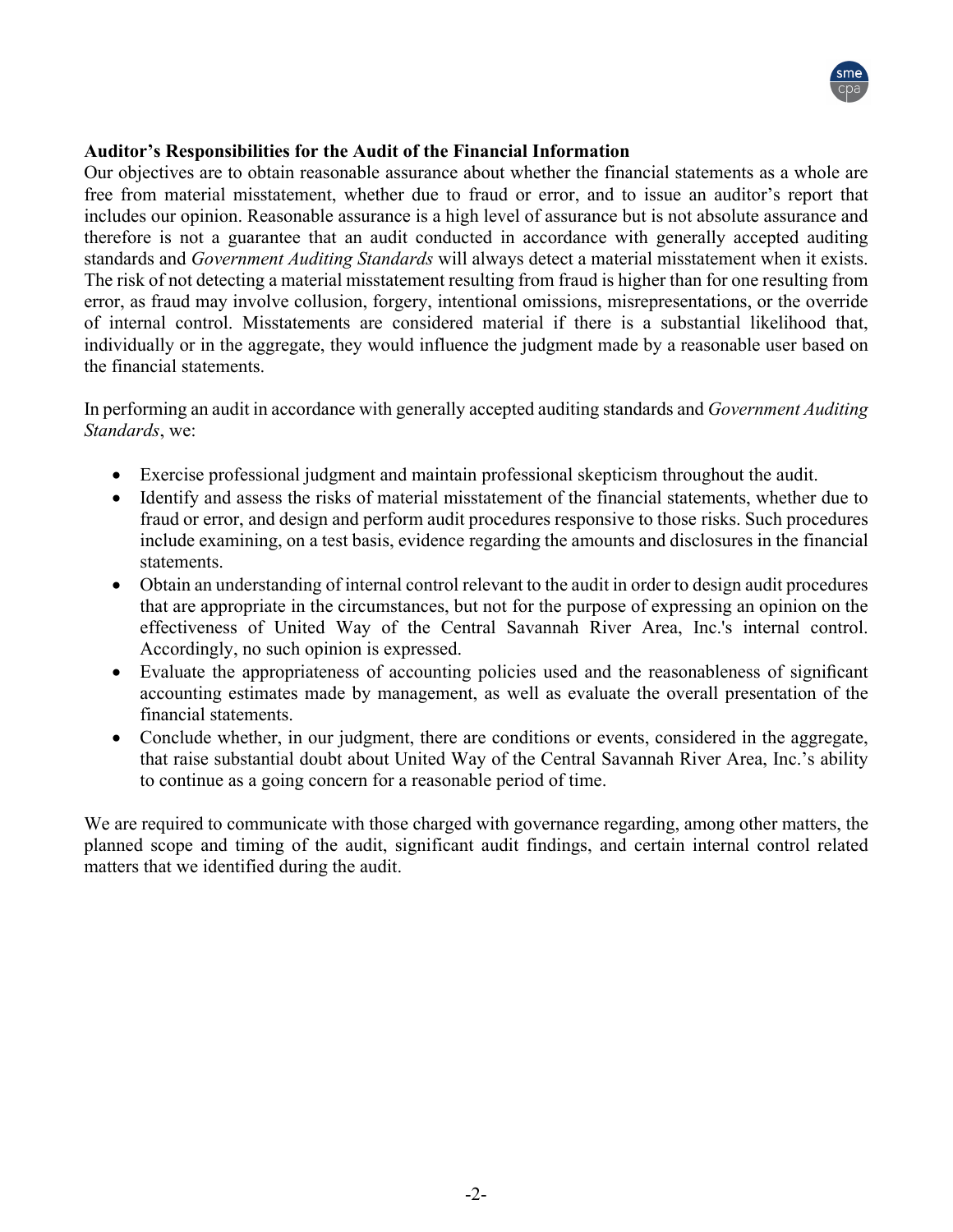

### **Supplementary Information**

Our audit was conducted for the purpose of forming an opinion on the financial statements as a whole. The accompanying schedule of expenditures of federal awards, as required by Title 2 U.S. *Code of Federal Regulations* Part 200, *Uniform Administrative Requirements, Cost Principles, and Audit Requirements for Federal Awards*, is presented for purposes of additional analysis and is not a required part of the financial statements. Such information is the responsibility of management and was derived from and relates directly to the underlying accounting and other records used to prepare the financial statements. The information has been subjected to the auditing procedures applied in the audit of the financial statements and certain additional procedures, including comparing and reconciling such information directly to the underlying accounting and other records used to prepare the financial statements or to the financial statements themselves, and other additional procedures in accordance with auditing standards generally accepted in the United States of America. In our opinion, the information is fairly stated, in all material respects, in relation to the financial statements as a whole.

### **Other Reporting Required by** *Government Auditing Standards*

In accordance with *Government Auditing Standards*, we have also issued our report dated May 11, 2022, on our consideration of United Way of the Central Savannah River Area, Inc.'s internal control over financial reporting and on our tests of its compliance with certain provisions of laws, regulations, contracts, and grant agreements and other matters. The purpose of that report is solely to describe the scope of our testing of internal control over financial reporting and compliance and the results of that testing, and not to provide an opinion on the effectiveness of the United Way of the Central Savannah River Area, Inc.'s internal control over financial reporting or on compliance. That report is an integral part of an audit performed in accordance with *Government Auditing Standards* in considering United Way of the Central Savannah River Area, Inc.'s internal control over financial reporting and compliance.

Serotta Maddocks Evans + Co. SEROTTA MADDOCKS EVANS & CO., CPAs

Augusta, Georgia May 11, 2022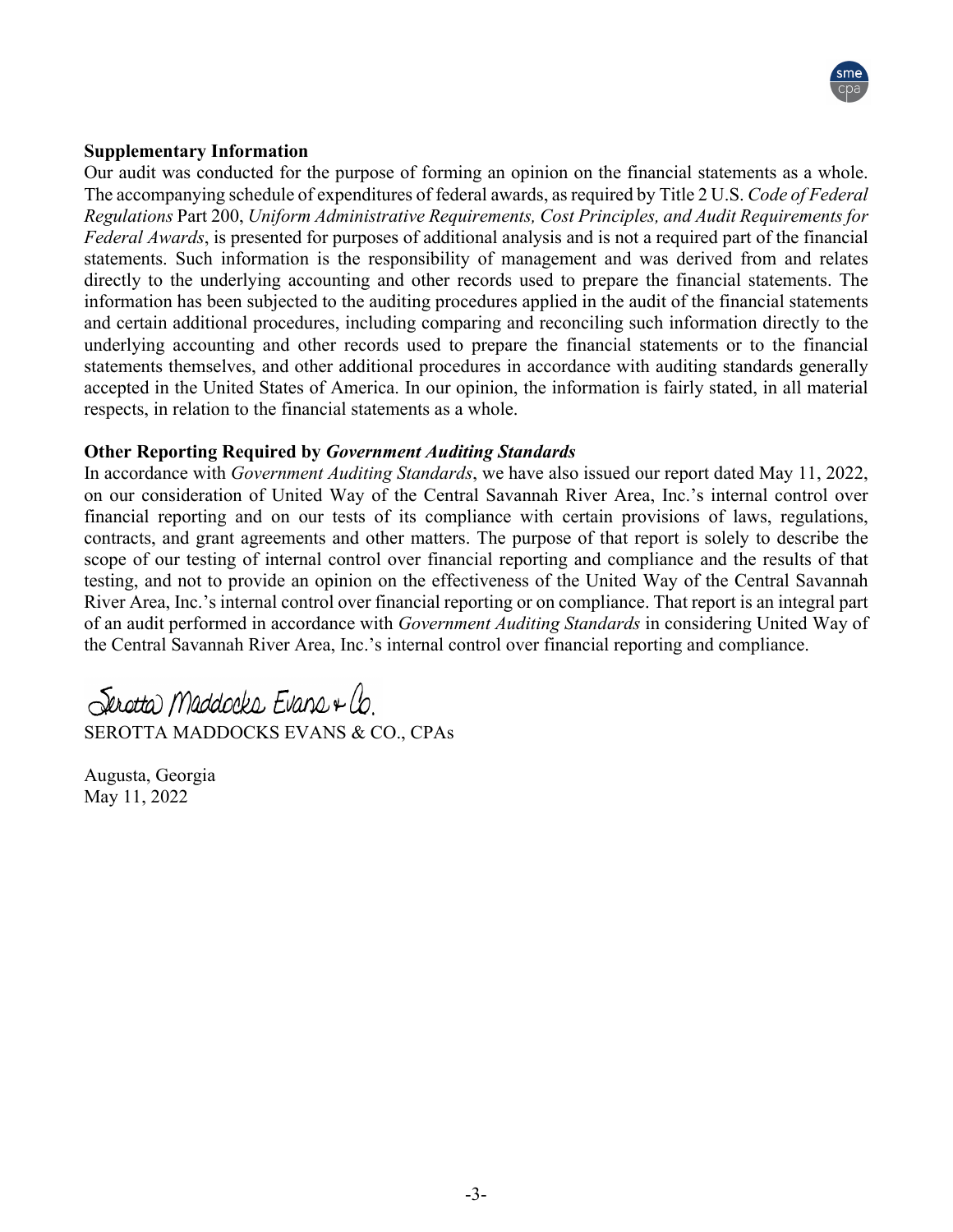## UNITED WAY OF THE CENTRAL SAVANNAH RIVER AREA, INC. STATEMENTS OF FINANCIAL POSITION DECEMBER 31, 2021 AND 2020

|                                                                | 2021                    | 2020              |
|----------------------------------------------------------------|-------------------------|-------------------|
| <b>ASSETS</b>                                                  |                         |                   |
| <b>CURRENT ASSETS</b>                                          |                         |                   |
| Cash and cash equivalents                                      | \$<br>1,552,659         | \$<br>1,813,729   |
| Restricted cash                                                | 111,575                 | 130,113           |
| Pledges receivable, net of provision for uncollectible pledges | 331,350                 | 545,629           |
| Accounts receivable                                            | 309,943                 | 8,549             |
| Prepaid expenses                                               | 54,310                  | 54,563            |
| Other assets                                                   | 5,002                   | 5,000             |
| <b>Total Current Assets</b>                                    | 2,364,839               | 2,557,583         |
| <b>NON-CURRENT ASSETS</b>                                      |                         |                   |
| Equipment, net                                                 | 22,829                  | 4,224             |
| Other assets                                                   | 7,909                   | 12,699            |
| Beneficial interest in assets held by Community Foundation     | 152,888                 | 133,174           |
| <b>Total Assets</b>                                            | 2,548,465               | 2,707,680         |
|                                                                |                         |                   |
| <b>LIABILITIES AND NET ASSETS</b>                              |                         |                   |
| <b>CURRENT LIABILITIES</b>                                     |                         |                   |
| Accounts payable and accrued liabilities                       | $\mathbb{S}$<br>118,795 | \$<br>73,495      |
| Amounts payable to designated agencies                         | 58,416                  | 146,870           |
| Allocations payable                                            | 334,043                 | 447,160           |
| Payroll Protection Plan loan                                   |                         | 136,585           |
| Deferred revenue                                               | 29,610                  | 35,427            |
| <b>Total Current Liabilities</b>                               | 540,864                 | 839,537           |
| <b>LONG-TERM LIABILITIES</b>                                   |                         |                   |
| Payroll Protection Plan loan                                   |                         | 39,572            |
| Other long-term liabilities                                    | 7,909                   | 12,699            |
| <b>Total Liabilities</b>                                       | 548,773                 | 891,808           |
|                                                                |                         |                   |
| <b>NET ASSETS</b><br>Without donor restrictions                |                         |                   |
| With donor restrictions:                                       | 1,176,551               | 848,174           |
| Total restricted campaign funds, net                           | 668,790                 |                   |
| COVID-19 Relief                                                |                         | 756,429<br>41,659 |
| Various local initiatives                                      | 42,776                  | 54,217            |
| Purpose restricted for United Service Organization             | 80,000                  | 80,000            |
| Quasi-endowment fund                                           | 31,575                  | 35,393            |
| Total net assets with donor restrictions                       | 823,141                 | 967,698           |
|                                                                |                         |                   |
| <b>Total Net Assets</b>                                        | 1,999,692               | 1,815,872         |
|                                                                | 2,548,465<br>\$.        | 2,707,680<br>\$   |

SEE NOTES TO FINANCIAL STATEMENTS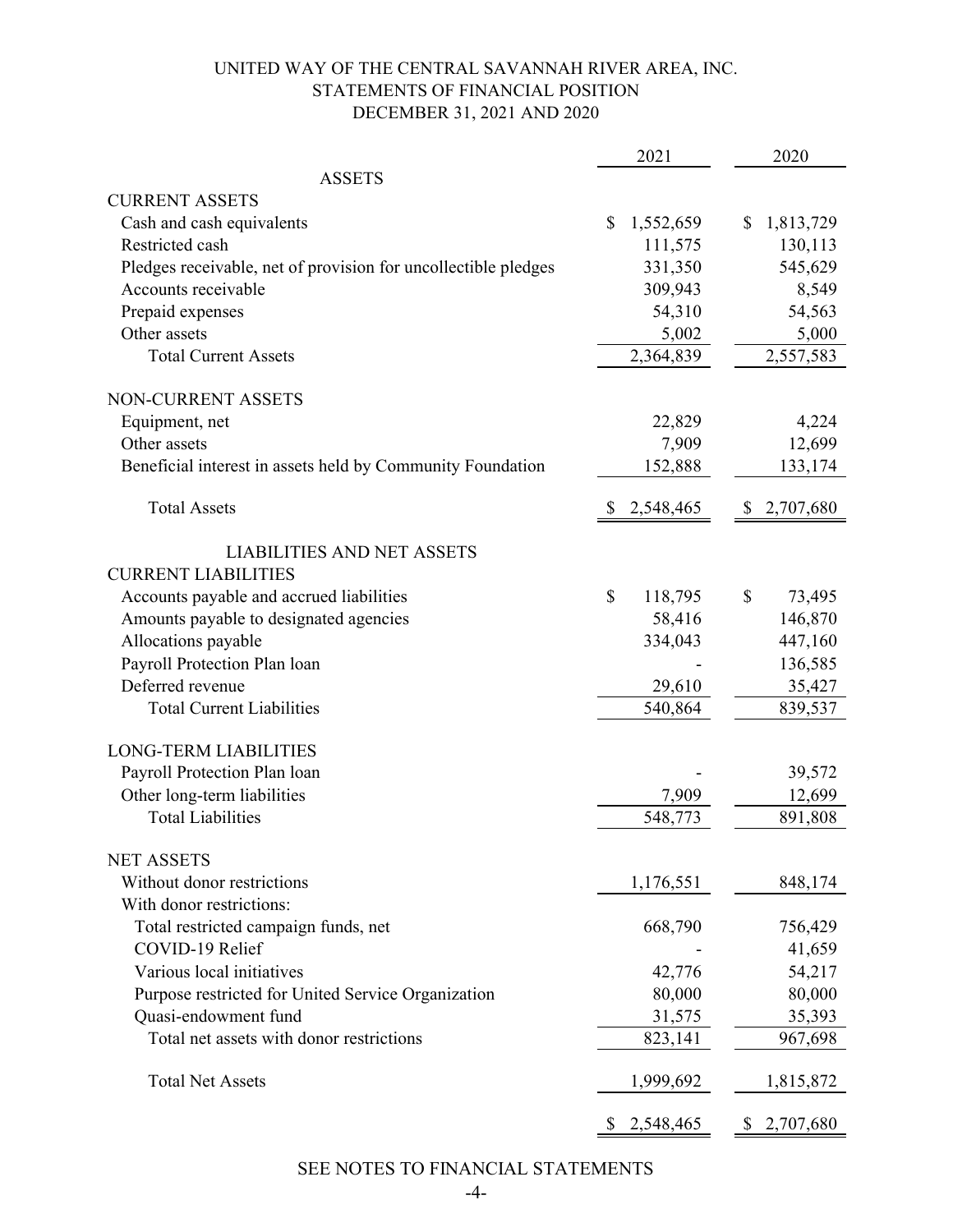#### UNITED WAY OF THE CENTRAL SAVANNAH RIVER AREA, INC. STATEMENT OF ACTIVITIES YEAR ENDED DECEMBER 31, 2021

|                                                      | <b>Without Donor</b> |              |    | With Donor   |             |  |
|------------------------------------------------------|----------------------|--------------|----|--------------|-------------|--|
|                                                      |                      | Restrictions |    | Restrictions | Total       |  |
| Campaign revenue                                     |                      |              |    |              |             |  |
| Campaign contributions                               | \$                   | 1,254,995    | \$ | 674,068      | \$1,929,063 |  |
| Less: Donor designations                             |                      | (190, 603)   |    | (5,510)      | (196, 113)  |  |
| Less: Provision for uncollectible pledges            |                      | (101, 267)   |    | (16,700)     | (117,967)   |  |
| Net campaign revenue                                 |                      | 963,125      |    | 651,858      | 1,614,983   |  |
| Special events                                       |                      |              |    | 2,500        | 2,500       |  |
| Service fees                                         |                      | 39,578       |    |              | 39,578      |  |
| Grants                                               |                      | 5,768,900    |    | 20,000       | 5,788,900   |  |
| Net investment income                                |                      | 24,519       |    |              | 24,519      |  |
| Miscellaneous income                                 |                      | 6,120        |    |              | 6,120       |  |
| COVID-19 funds                                       |                      | 176,157      |    |              | 176,157     |  |
| Grant gifts in-kind                                  |                      | 329,743      |    |              | 329,743     |  |
| Other donations and contributions, including in-kind |                      | 184,329      |    |              | 184,329     |  |
| Total revenues before releases from restriction      |                      | 7,492,471    |    | 674,358      | 8,166,829   |  |
| Net assets released from restriction                 |                      | 818,915      |    | (818,915)    |             |  |
| <b>Total Revenue</b>                                 |                      | 8,311,386    |    | (144, 557)   | 8,166,829   |  |
| Functional expenses                                  |                      |              |    |              |             |  |
| Program services                                     |                      |              |    |              |             |  |
| Allocations to agencies                              |                      | 864,201      |    |              | 864,201     |  |
| Less: Donor designations                             |                      | (196, 114)   |    |              | (196, 114)  |  |
| Net funds awarded/distributed                        |                      | 668,087      |    |              | 668,087     |  |
| Emergency rental assistance                          |                      | 5,702,477    |    |              | 5,702,477   |  |
| Community impact                                     |                      | 386,378      |    |              | 386,378     |  |
| Grants                                               |                      | 253,893      |    |              | 253,893     |  |
| $2 - 1 - 1$                                          |                      | 279,788      |    |              | 279,788     |  |
| Total program services                               |                      | 7,290,623    |    |              | 7,290,623   |  |
| Supporting services                                  |                      |              |    |              |             |  |
| Management, general and marketing                    |                      | 299,936      |    |              | 299,936     |  |
| Fundraising                                          |                      | 392,450      |    |              | 392,450     |  |
| Total supporting services                            |                      | 692,386      |    |              | 692,386     |  |
| <b>Total Allocations and Functional Expenses</b>     |                      | 7,983,009    |    |              | 7,983,009   |  |
| Change in net assets                                 |                      | 328,377      |    | (144, 557)   | 183,820     |  |
| NET ASSETS - beginning of year                       |                      | 848,174      |    | 967,698      | 1,815,872   |  |
| NET ASSETS - end of year                             | \$                   | 1,176,551    | S  | 823,141      | \$1,999,692 |  |

SEE NOTES TO FINANCIAL STATEMENTS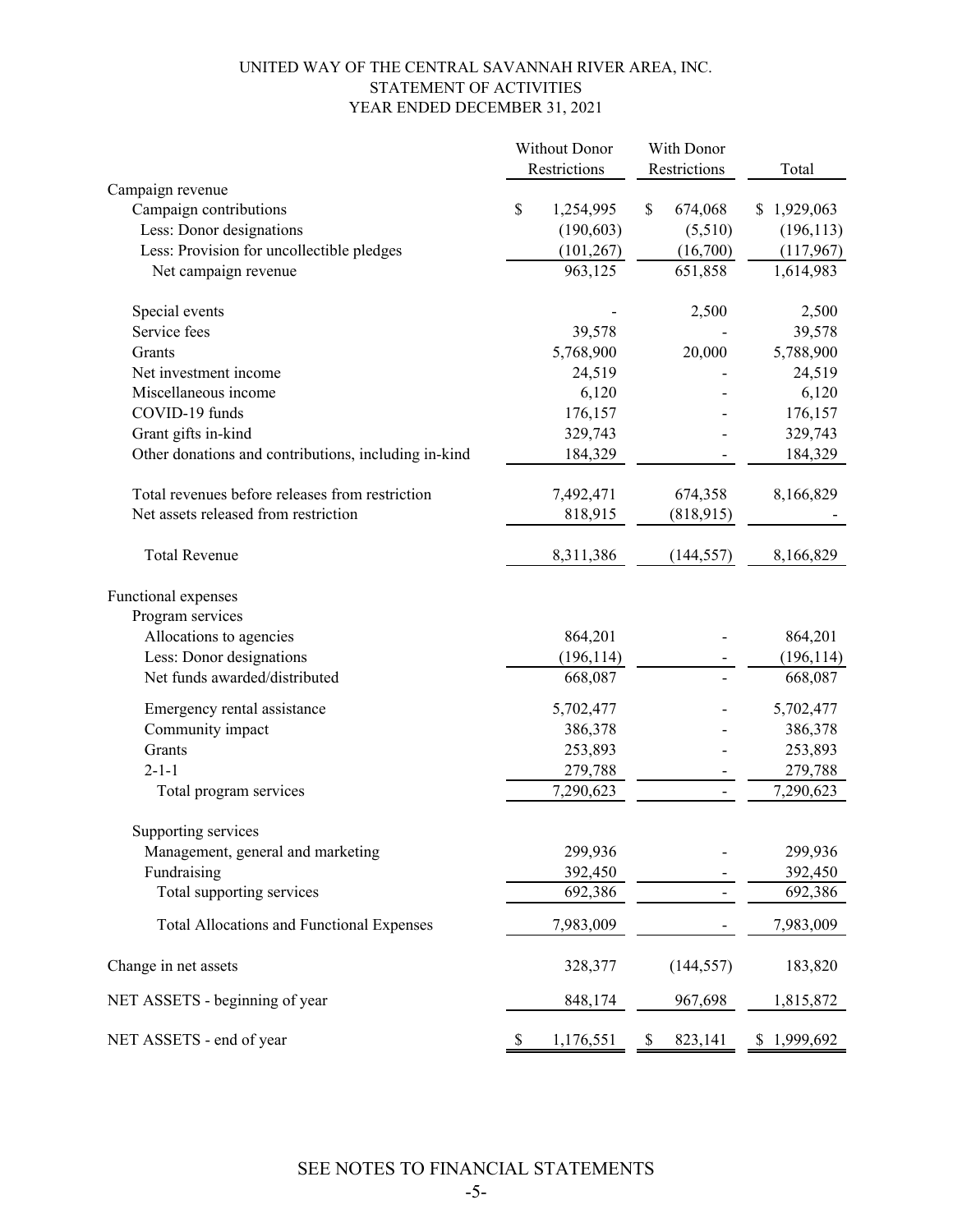#### UNITED WAY OF THE CENTRAL SAVANNAH RIVER AREA, INC. STATEMENT OF ACTIVITIES YEAR ENDED DECEMBER 31, 2020

|                                                      |      | <b>Without Donor</b> | With Donor                   |    |            |
|------------------------------------------------------|------|----------------------|------------------------------|----|------------|
|                                                      |      | Restrictions         | Restrictions                 |    | Total      |
| Campaign revenue                                     |      |                      |                              |    |            |
| Campaign contributions                               | \$   | 1,239,948            | \$<br>846,583                | \$ | 2,086,531  |
| Other Campaign contributions                         |      | 9,507                |                              |    | 9,507      |
| Less: Donor designations                             |      | (131, 485)           | (67, 331)                    |    | (198, 816) |
| Less: Provision for uncollectible pledges            |      | (72,500)             | (33,000)                     |    | (105, 500) |
| Net campaign revenue                                 |      | 1,045,470            | 746,252                      |    | 1,791,722  |
| Special events                                       |      | 36,868               | 7,475                        |    | 44,343     |
| Service fees                                         |      | 42,511               |                              |    | 42,511     |
| Grants                                               |      | 68,219               | 52,216                       |    | 120,435    |
| Net investment income                                |      | 26,253               |                              |    | 26,253     |
| Miscellaneous income                                 |      | 9,566                |                              |    | 9,566      |
| COVID-19 funds                                       |      |                      | 226,504                      |    | 226,504    |
| Grants gifts in-kind                                 |      | 750,065              |                              |    | 750,065    |
| Other donations and contributions, including in-kind |      | 152,153              |                              |    | 152,153    |
| Total revenues before releases from restriction      |      | 2,131,105            | 1,032,447                    |    | 3,163,552  |
| Net assets released from restriction                 |      | 1,113,838            | (1, 113, 838)                |    |            |
|                                                      |      |                      |                              |    |            |
| <b>Total Revenue</b>                                 |      | 3,244,943            | (81,391)                     |    | 3,163,552  |
| Functional expenses                                  |      |                      |                              |    |            |
| Program services                                     |      |                      |                              |    |            |
| Allocations to agencies                              |      | 1,092,435            |                              |    | 1,092,435  |
| Less: Donor designations                             |      | (198, 816)           |                              |    | (198, 816) |
| Net funds awarded/distributed                        |      | 893,619              |                              |    | 893,619    |
| Community impact                                     |      | 290,950              |                              |    | 290,950    |
| Grants                                               |      | 785,053              |                              |    | 785,053    |
| $2 - 1 - 1$                                          |      | 395,184              |                              |    | 395,184    |
| Total program services                               |      | 2,364,806            | $\qquad \qquad \blacksquare$ |    | 2,364,806  |
| Supporting services                                  |      |                      |                              |    |            |
| Management, general and marketing                    |      | 406,536              |                              |    | 406,536    |
| Fundraising                                          |      | 446,948              |                              |    | 446,948    |
| Total supporting services                            |      | 853,484              |                              |    | 853,484    |
| <b>Total Allocations and Functional Expenses</b>     |      | 3,218,290            |                              |    | 3,218,290  |
| Change in net assets                                 |      | 26,653               | (81, 391)                    |    | (54, 738)  |
| NET ASSETS - beginning of year                       |      | 821,521              | 1,049,089                    |    | 1,870,610  |
| NET ASSETS - end of year                             | $\$$ | 848,174              | \$<br>967,698                | S. | 1,815,872  |

SEE NOTES TO FINANCIAL STATEMENTS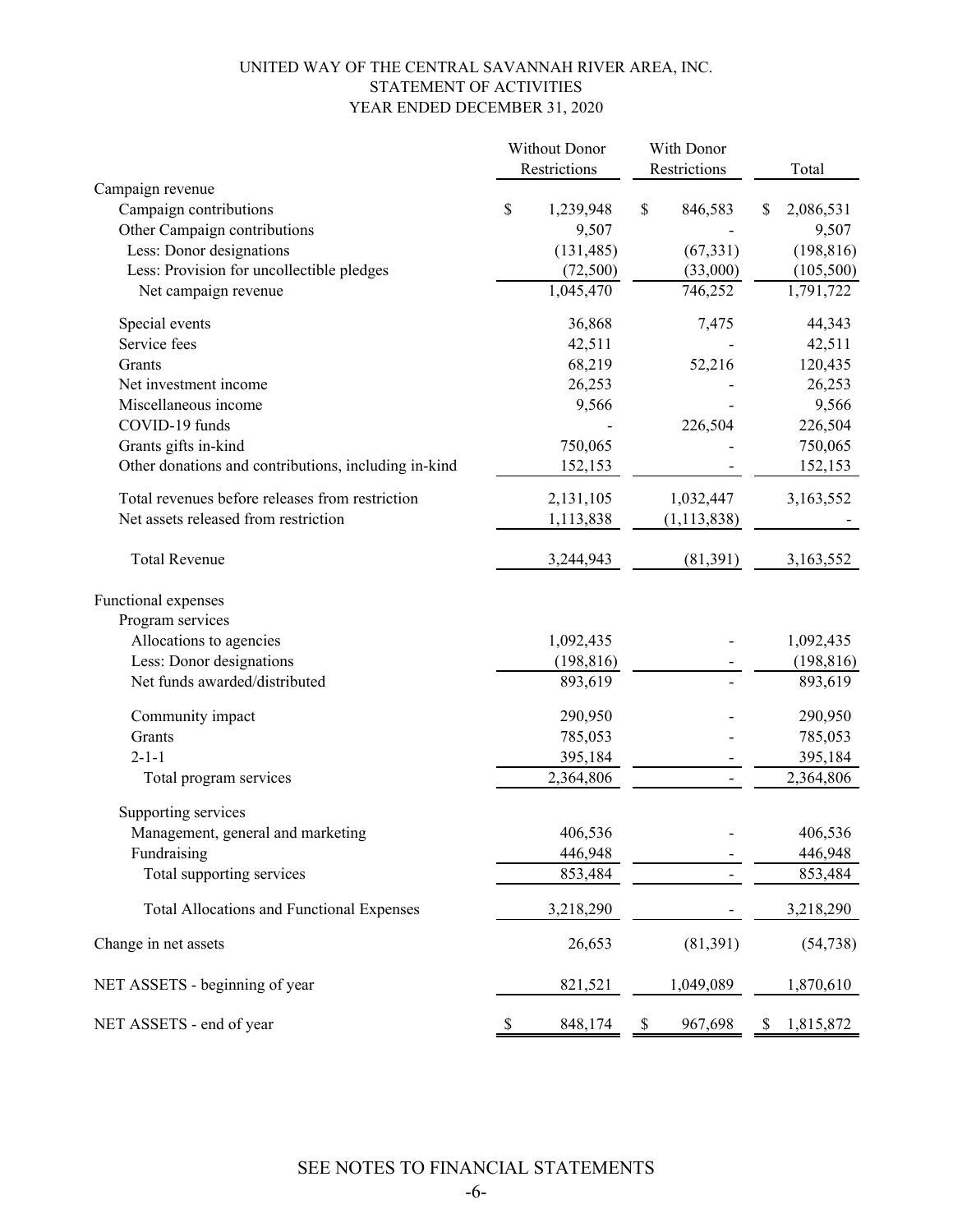#### UNITED WAY OF THE CENTRAL SAVANNAH RIVER AREA, INC. STATEMENT OF FUNCTIONAL EXPENSES YEAR ENDED DECEMBER 31, 2021

|                                 |                          |               |                                | Program Services         |                          |             |                              | <b>Support Services</b>      |                                            |                              |             |
|---------------------------------|--------------------------|---------------|--------------------------------|--------------------------|--------------------------|-------------|------------------------------|------------------------------|--------------------------------------------|------------------------------|-------------|
|                                 | Community<br>Investments |               | Emergency<br>Rental Assistance | Grants                   | Community<br>Impact      | $2 - 1 - 1$ | Total<br>Program<br>Services | Management<br>and<br>General | Resource<br>Development<br>and Fundraising | Total<br>Support<br>Services | Total       |
| <b>Expenses</b>                 |                          |               |                                |                          |                          |             |                              |                              |                                            |                              |             |
| Allocations and awards          | \$ 864,201               | <sup>\$</sup> | 5,476,826                      | <sup>\$</sup>            | \$                       | $\mathbf S$ | \$6,341,027                  | $\mathbf S$                  | \$                                         | \$                           | \$6,341,027 |
| Less donor designations         | (196, 114)               |               |                                |                          |                          |             | (196, 114)                   |                              |                                            |                              | (196, 114)  |
| Net agency grants               | 668,087                  |               | 5,476,826                      |                          |                          | $\sim$      | 6,144,913                    | ÷.                           | $\overline{a}$                             | $\sim$                       | 6,144,913   |
| Salaries and related expenses   |                          |               |                                |                          |                          |             |                              |                              |                                            |                              |             |
| Salaries                        |                          |               | 102,873                        | 40,454                   | 71,260                   | 97,390      | 311,977                      | 182,777                      | 233,585                                    | 416,362                      | 728,339     |
| Health and life insurance       |                          |               |                                |                          | 13,957                   | 29,636      | 43,593                       | 16,996                       | 29,141                                     | 46,137                       | 89,730      |
| Retirement                      |                          |               |                                |                          | 10,073                   | 17,725      | 27,798                       | 19,372                       | 16,699                                     | 36,071                       | 63,869      |
| Payroll taxes                   | $\overline{a}$           |               | 7,870                          | 3,003                    | 5,377                    | 6,910       | 23,160                       | 13,869                       | 17,907                                     | 31,776                       | 54,936      |
| Sub-total                       | $\sim$                   |               | 110,743                        | 43,457                   | 100,667                  | 151,661     | 406,528                      | 233,014                      | 297,332                                    | 530,346                      | 936,874     |
| Other expenses                  |                          |               |                                |                          |                          |             |                              |                              |                                            |                              |             |
| Professional fees               |                          |               | 96,618                         |                          | 10,237                   | 21,685      | 128,540                      |                              | 1,935                                      | 1,935                        | 130,475     |
| Advertising                     |                          |               |                                | $\overline{\phantom{a}}$ | 65                       | ÷,          | 65                           | 977                          | 2,935                                      | 3,912                        | 3,977       |
| Supplies - office               |                          |               | 7,304                          | 832                      | 1,474                    | 662         | 10,272                       | 1,406                        | 2,427                                      | 3,833                        | 14,105      |
| Supplies - campaign             |                          |               |                                | ÷,                       | $\overline{\phantom{a}}$ | ä,          |                              |                              | 3,368                                      | 3,368                        | 3,368       |
| Awards                          |                          |               |                                | $\overline{\phantom{a}}$ | 107                      | Ĭ.          | 107                          | 68                           | 1,841                                      | 1,909                        | 2,016       |
| Postage                         |                          |               |                                | ÷,                       | 32                       | Ĭ.          | 32                           | 274                          | 2,308                                      | 2,582                        | 2,614       |
| Occupancy                       |                          |               | 7,403                          | $\overline{\phantom{a}}$ | 11,393                   | 18,251      | 37,047                       | 14,404                       | 25,630                                     | 40,034                       | 77,081      |
| Printing                        |                          |               | ÷                              | 488                      | 5,191                    | 649         | 6,328                        | 765                          | 8,762                                      | 9,527                        | 15,855      |
| Subscriptions                   |                          |               |                                |                          | 110                      | ÷,          | 110                          | 2,659                        | 398                                        | 3,057                        | 3,167       |
| Local transportation            |                          |               |                                | 667                      | 144                      | $\sim$      | 811                          | 22                           | 2,657                                      | 2,679                        | 3,490       |
| Conferences and training        |                          |               |                                |                          | 106                      | $\sim$      | 106                          | 2,075                        | 225                                        | 2,300                        | 2,406       |
| Meetings                        |                          |               | 2,240                          |                          | 1,267                    | 286         | 3,793                        | 622                          | 1,754                                      | 2,376                        | 6,169       |
| Special events                  |                          |               |                                |                          | 2,964                    | $\sim$      | 2,964                        |                              | 8,185                                      | 8,185                        | 11,149      |
| Membership dues                 |                          |               |                                |                          | 250                      | 305         | 555                          | 2,387                        | 1,270                                      | 3,657                        | 4,212       |
| General insurance               |                          |               |                                |                          | 667                      | 1,341       | 2,008                        | 795                          | 1,444                                      | 2,239                        | 4,247       |
| VISTA Program fee expense       |                          |               |                                |                          | 7,670                    | ÷,          | 7,670                        |                              |                                            |                              | 7,670       |
| Grant funded assistance         |                          |               |                                | 10,161                   |                          | L,          | 10,161                       |                              |                                            |                              | 10,161      |
| COVID-19 assistance             |                          |               |                                |                          | $\overline{\phantom{a}}$ | 56,500      | 56,500                       |                              |                                            |                              | 56,500      |
| Special initiatives             |                          |               |                                |                          | 12,645                   | 1,607       | 14,252                       |                              |                                            |                              | 14,252      |
| Gifts in-kind                   |                          |               |                                | 329,743                  | 90,978                   | 10,706      | 431,427                      | 8,033                        | 13,004                                     | 21,037                       | 452,464     |
| Miscellaneous                   |                          |               | 1,343                          | 1,030                    | 899                      | 266         | 3,538                        | 7,531                        | 284                                        | 7,815                        | 11,353      |
| Sub-total other expenses        | $\sim$                   |               | 114,908                        | 342,921                  | 146,199                  | 112,258     | 716,286                      | 42,018                       | 78,427                                     | 120,445                      | 836,731     |
| Audit                           |                          |               |                                |                          | $\overline{\phantom{a}}$ |             |                              | 15,500                       |                                            | 15,500                       | 15,500      |
| Depreciation expenses           |                          |               |                                |                          | 480                      | 965         | 1,445                        | 572                          | 1,039                                      | 1,611                        | 3,056       |
| United Way Worldwide Investment |                          |               |                                |                          | 6,547                    | 14,904      | 21,451                       | 8,832                        | 15,652                                     | 24,484                       | 45,935      |
| TOTAL FUNCTIONAL EXPENSES       | \$668,087                | <sup>\$</sup> | 5,702,477                      | \$386,378                | \$253,893                | \$279,788   | \$7,290,623                  | $\mathbb{S}$<br>299,936      | 392,450<br><sup>\$</sup>                   | \$692,386                    | \$7,983,009 |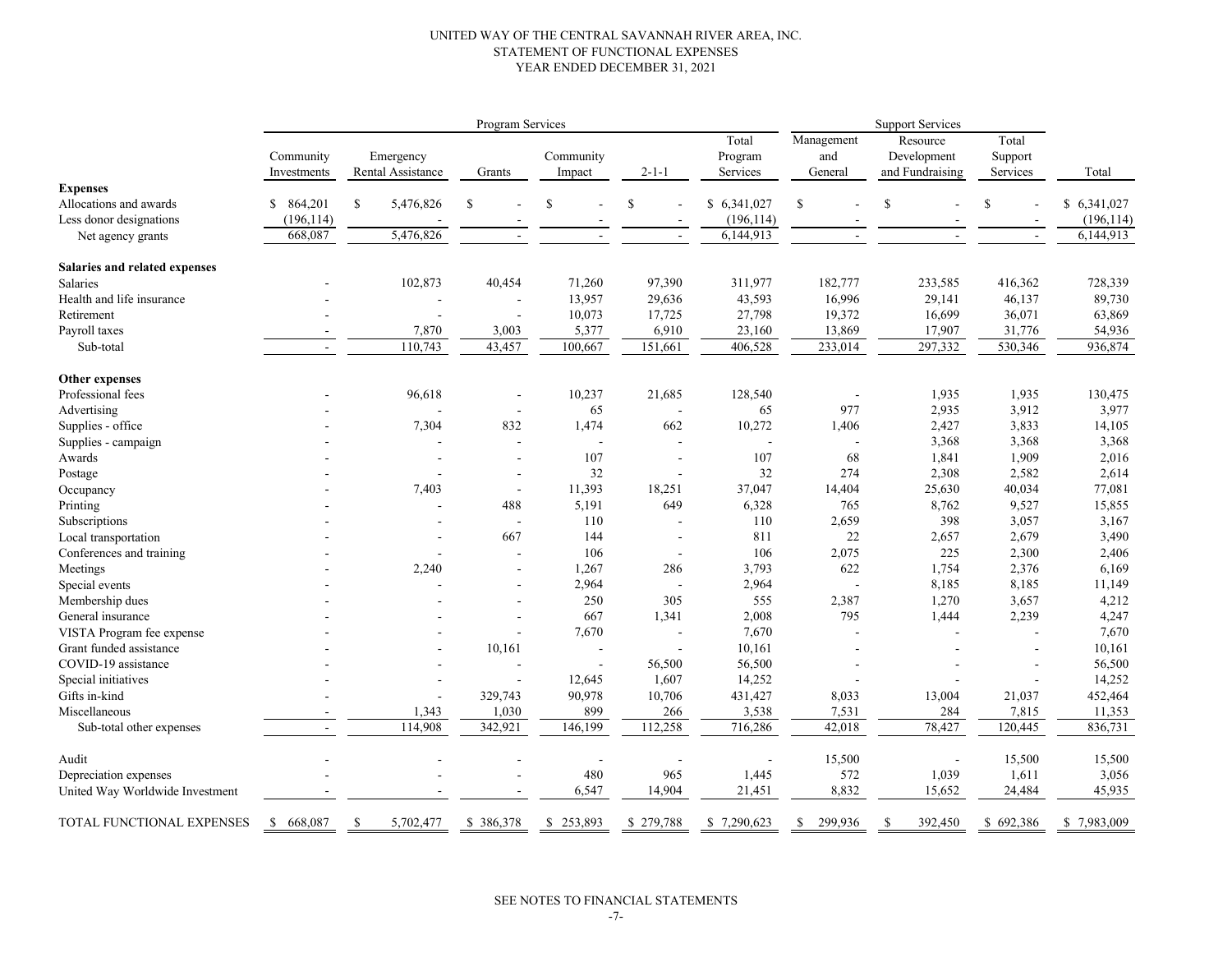#### UNITED WAY OF THE CENTRAL SAVANNAH RIVER AREA, INC. STATEMENT OF FUNCTIONAL EXPENSES YEAR ENDED DECEMBER 31, 2020

|                                 |                          |                          | Program Services |                          |                 | <b>Support Services</b> |                 |                |                 |  |
|---------------------------------|--------------------------|--------------------------|------------------|--------------------------|-----------------|-------------------------|-----------------|----------------|-----------------|--|
|                                 |                          |                          |                  |                          | Total           |                         | Resource        | Total          |                 |  |
|                                 | Community                | Community                |                  |                          | Program         | Management              | Development     | Support        |                 |  |
|                                 | Investments              | Impact                   | Grants           | $2 - 1 - 1$              | Services        | and General             | and Fundraising | Services       | Total           |  |
| <b>Expenses</b>                 |                          |                          |                  |                          |                 |                         |                 |                |                 |  |
| Allocations and awards          | 1,092,435<br>S           | $\mathbb{S}$             | \$               | $\mathbb{S}$             | 1,092,435<br>\$ | \$                      | \$              | S              | 1,092,435<br>S  |  |
| Less donor designations         | (198, 816)               |                          |                  |                          | (198, 816)      |                         |                 |                | (198, 816)      |  |
| Net agency grants               | 893,619                  |                          |                  |                          | 893,619         |                         |                 |                | 893,619         |  |
|                                 |                          |                          |                  |                          |                 |                         |                 |                |                 |  |
| Salaries and related expenses   |                          |                          |                  |                          |                 |                         |                 |                |                 |  |
| Salaries                        |                          | 125,846                  | 25,173           | 112,759                  | 263,778         | 235,608                 | 259,638         | 495,246        | 759,024         |  |
| Health and life insurance       |                          | 9,277                    |                  | 19,952                   | 29,229          | 20,634                  | 27,218          | 47,852         | 77,081          |  |
| Retirement                      |                          | 13,656                   |                  | 10,658                   | 24,314          | 20,285                  | 23,556          | 43,841         | 68,155          |  |
| Payroll taxes                   |                          | 9,258                    | 1,925            | 8,799                    | 19,982          | 17,580                  | 19,587          | 37,167         | 57,149          |  |
| Sub-total                       | $\overline{\phantom{a}}$ | 158,037                  | 27,098           | 152,168                  | 337,303         | 294,107                 | 329,999         | 624,106        | 961,409         |  |
| Other expenses                  |                          |                          |                  |                          |                 |                         |                 |                |                 |  |
| Professional fees               |                          | 6,534                    |                  | 30,211                   | 36,745          |                         | 2,245           | 2,245          | 38,990          |  |
| Advertising                     |                          | 152                      |                  | 1,000                    | 1,152           | 7,140                   | 8,275           | 15,415         | 16,567          |  |
| Supplies - office               |                          | 481                      | 3,283            | 727                      | 4,491           | 726                     | 834             | 1,560          | 6,051           |  |
| Supplies - campaign             |                          | $\overline{\phantom{a}}$ |                  |                          |                 |                         | 9,599           | 9,599          | 9,599           |  |
| Awards                          |                          | L,                       |                  |                          |                 | 133                     | 2,299           | 2,432          | 2,432           |  |
| Postage                         |                          | 64                       |                  | $\overline{2}$           | 66              | 537                     | 2,568           | 3,105          | 3,171           |  |
| Occupancy                       |                          | 17,272                   |                  | 17,382                   | 34,654          | 18,665                  | 31,140          | 49,805         | 84,459          |  |
| Printing                        |                          | 1,899                    |                  |                          | 1,899           | 5,393                   | 4,770           | 10,163         | 12,062          |  |
| Subscriptions                   |                          |                          |                  |                          |                 | 1,580                   | 464             | 2,044          | 2,044           |  |
| Local transportation            |                          | 428                      | 191              | 60                       | 679             | 87                      | 505             | 592            | 1,271           |  |
| Conferences and training        |                          | 275                      |                  |                          | 275             | 2,746                   | 789             | 3,535          | 3,810           |  |
| Meetings                        |                          | 1,133                    |                  | $\overline{\phantom{a}}$ | 1,133           | 585                     | 434             | 1,019          | 2,152           |  |
| Special events                  |                          | 7,172                    |                  | 264                      | 7,436           | 31,540                  | 8,636           | 40,176         | 47,612          |  |
| Membership dues                 |                          | 250                      |                  | 305                      | 555             | 2,400                   | 305             | 2,705          | 3,260           |  |
| General insurance               |                          | 816                      |                  | 821                      | 1,637           | 882                     | 1,471           | 2,353          | 3,990           |  |
| VISTA Program fee expense       |                          | 38,979                   |                  |                          | 38,979          |                         |                 | $\overline{a}$ | 38,979          |  |
| Grant funded assistance         |                          |                          | 4,074            |                          | 4,074           |                         |                 |                | 4,074           |  |
| COVID-19 assistance             |                          |                          |                  | 175,557                  | 175,557         |                         |                 | $\overline{a}$ | 175,557         |  |
| Gifts in-kind                   |                          | 47,805                   | 750,065          | 6,977                    | 804,847         | 7,492                   | 25,219          | 32,711         | 837,558         |  |
| Miscellaneous                   |                          | 93                       | 342              | 88                       | 523             | 6,441                   | 158             | 6,599          | 7,122           |  |
| Sub-total other expenses        | $\overline{\phantom{a}}$ | 123,353                  | 757,955          | 233,394                  | 1,114,702       | 86,347                  | 99,711          | 186,058        | 1,300,760       |  |
| Audit                           |                          |                          |                  |                          |                 | 15,750                  |                 | 15,750         | 15,750          |  |
| Depreciation expenses           |                          | 959                      |                  | 966                      | 1,925           | 1,037                   | 1,730           | 2,767          | 4,692           |  |
| United Way Worldwide Investment |                          |                          |                  |                          |                 |                         |                 |                |                 |  |
|                                 |                          | 8,601                    |                  | 8,656                    | 17,257          | 9,295                   | 15,508          | 24,803         | 42,060          |  |
| TOTAL FUNCTIONAL EXPENSES       | 893,619<br><sup>\$</sup> | 290,950<br><sup>\$</sup> | 785,053<br>S     | \$<br>395,184            | 2,364,806<br>S. | 406,536<br>S            | 446,948<br>S.   | S<br>853,484   | 3,218,290<br>-S |  |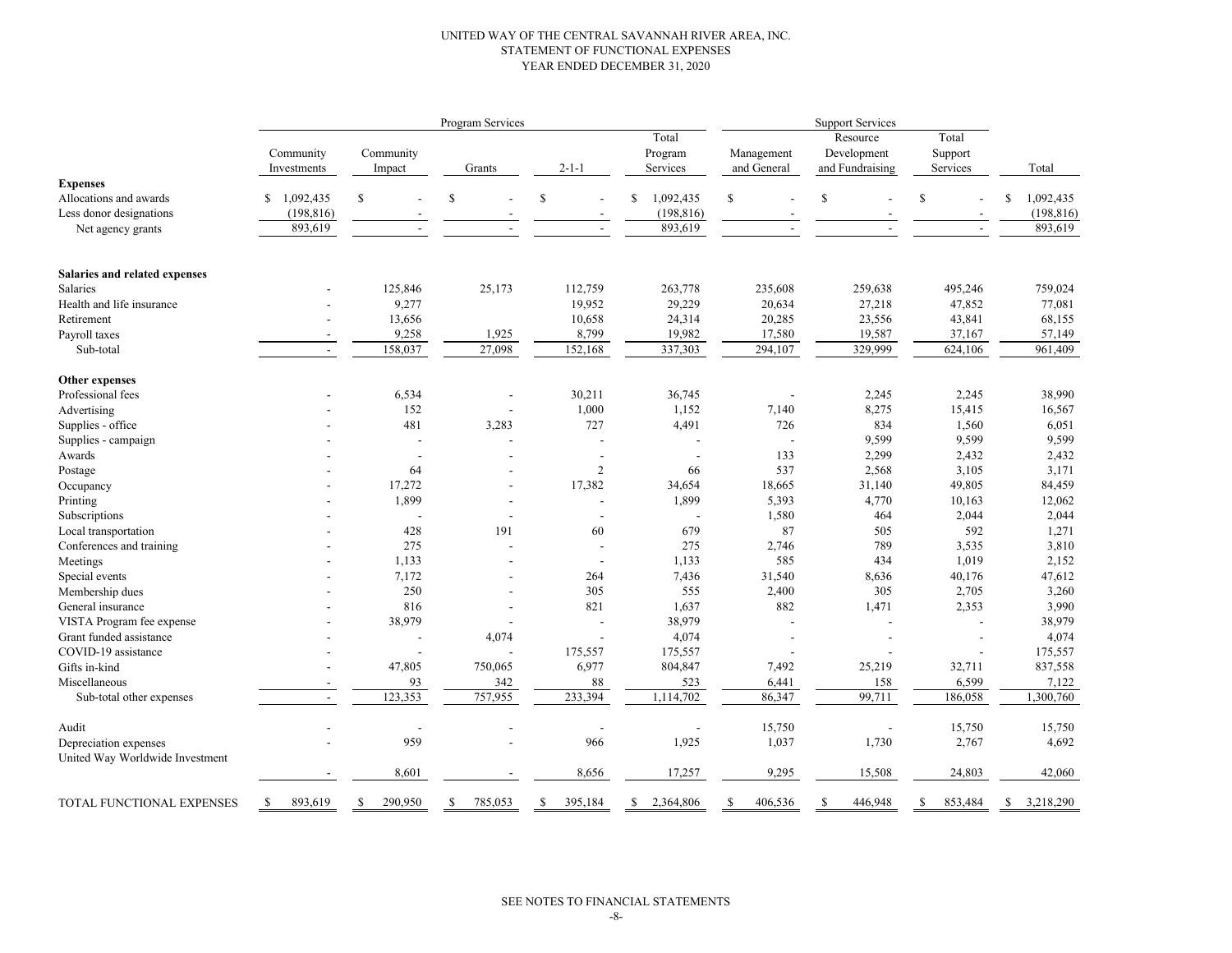# UNITED WAY OF THE CENTRAL SAVANNAH RIVER AREA, INC. STATEMENTS OF CASH FLOWS YEARS ENDED DECEMBER 31, 2021 AND 2020

|                                                           | 2021          |            |                          | 2020       |
|-----------------------------------------------------------|---------------|------------|--------------------------|------------|
| CASH FLOWS FROM OPERATING ACTIVITIES                      |               |            |                          |            |
| Change in net assets                                      | \$            | 183,820    | \$                       | (54, 738)  |
| Adjustments to reconcile change in net assets to net cash |               |            |                          |            |
| used in operating activities:                             |               |            |                          |            |
| Depreciation                                              |               | 3,057      |                          | 4,692      |
| Contributions in-kind                                     |               | 452,464    |                          | 837,558    |
| Expenses relating to contributions in-kind                |               | (452, 464) |                          | (837, 558) |
| Net gain on beneficial interest in assets held by         |               |            |                          |            |
| <b>Community Foundation</b>                               |               | (19, 714)  |                          | (12,999)   |
| Gain on forgiveness of PPP loan                           |               | (176, 157) |                          |            |
| Changes in operating assets and liabilities:              |               |            |                          |            |
| Pledges receivable                                        |               | 214,279    |                          | 250,507    |
| Accounts receivable                                       |               | (301, 394) |                          | (6,243)    |
| Prepaid expenses                                          |               | 253        |                          | 9,721      |
| Other assets                                              |               | 4,788      |                          | 5,217      |
| Accounts payable and accrued expenses                     |               | 40,510     |                          | (4, 454)   |
| Designations payable                                      |               | (88, 454)  |                          | (64,361)   |
| Allocations payable                                       |               | (113, 117) |                          | (281, 728) |
| Deferred revenue                                          |               | (5,817)    |                          | (36, 158)  |
| Net cash used in operating activities                     |               | (257, 946) |                          | (190, 544) |
| CASH FLOWS FROM INVESTING ACTIVITIES                      |               |            |                          |            |
| Purchase of equipment                                     |               | (21, 662)  |                          |            |
| Maturity of certificate of deposit                        |               |            |                          | 80,002     |
| Net cash provided by (used in) investing activities       |               | (21,662)   |                          | 80,002     |
| CASH FLOWS FROM FINANCING ACTIVITES                       |               |            |                          |            |
| Proceeds from Payroll Protection Program Loan             |               |            |                          | 176,157    |
| Net cash provided by financing activities                 |               |            |                          | 176,157    |
| Net increase (decrease) in cash and cash equivalents      |               | (279, 608) |                          | 65,615     |
| Cash and cash equivalents at beginning of year            |               | 1,943,842  |                          | 1,878,227  |
| Cash and cash equivalents at end of year                  | \$            | 1,664,234  | $\$$                     | 1,943,842  |
| Classified as:                                            |               |            |                          |            |
| Cash                                                      | \$            | 1,552,659  | \$                       | 1,813,729  |
| Restricted cash                                           |               | 111,575    |                          | 130,113    |
|                                                           | $\mathcal{S}$ | 1,664,234  | $\overline{\mathcal{S}}$ | 1,943,842  |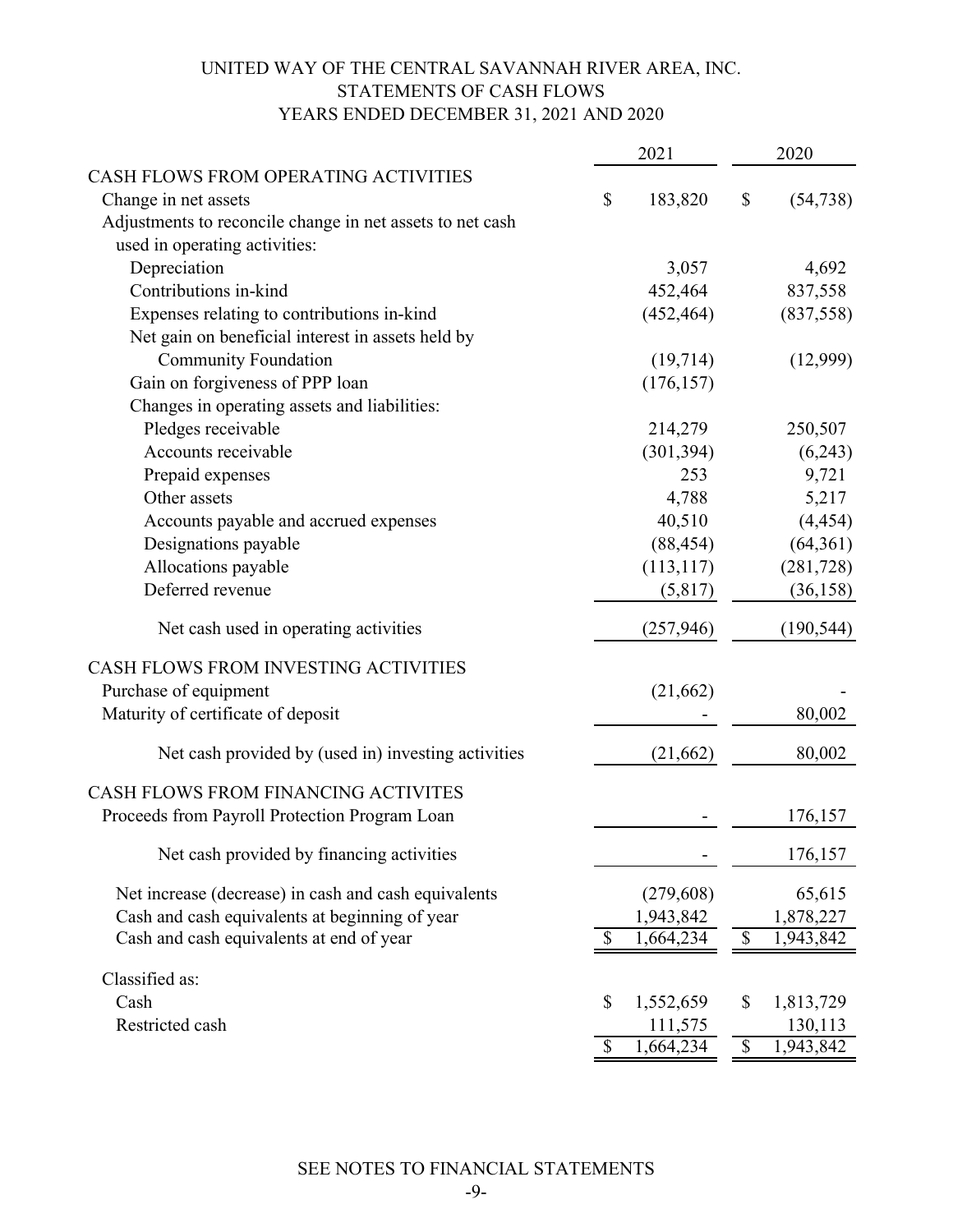### NOTE 1 - SUMMARY OF SIGNIFICANT ACCOUNTING POLICIES

ACTIVITIES - Incorporated in 1951, United Way of the Central Savannah River Area, Inc. ("United Way" or "United Way of the CSRA") conducts the annual United Way fundraising campaign and distributes the monies to other charitable organizations. United Way also provides planning and other forms of support to numerous charitable organizations in the Central Savannah River Area. United Way of the CSRA unites people and mobilizes community resources to create lasting changes that transform lives. United Way, which is governed by a volunteer Board of Directors, is committed to complying with United Way Worldwide Cost Deduction Standards.

NET ASSETS - The Organization's net assets are classified as follows:

Net assets without donor restrictions - Net assets that are not subject to donor-imposed restrictions and may be expended for any purpose in performing the primary objectives of the organization. These net assets may be used at the discretion of United Way's management and the Board of Directors.

Net assets with donor restrictions - Net assets that are subject to stipulations imposed by donors and grantors. Some donor restriction depending on the existence and/or nature of any donor-imposed restrictions. Net assets with donor restrictions are reclassified to net assets without donor restrictions when the donor restrictions have been met. The Organization chooses to show contributions with donor restrictions (including contributions of long-lived assets) whose restrictions are met in the same reporting period as contributions without donor restrictions.

ESTIMATES - The preparation of financial statements in conformity with generally accepted accounting principles in the United States of America requires management to make estimates and assumptions that affect the reported amounts of assets and liabilities and disclosure of contingent assets and liabilities at the date of the financial statements and the reported amounts of revenues and expenses during the reporting period. Actual results could differ from these estimates.

QUASI-ENDOWMENT FUND - In 2018, United Way of the CSRA entered into an agreement with The Community Foundation of the CSRA (the "Foundation") to establish and maintain a quasi-endowment for the purpose of providing long-term support for the ongoing operations of the United Way of the CSRA. The fund totaled \$49,002 and \$40,801 at December 31, 2021 and 2020, respectively and is included in beneficial interest in assets held by Community Foundation. The funds maintained at the Foundation are included in net assets with donor restrictions in the accompanying statements of financial position.

SUPPORT AND EXPENSES - Contributions received and unconditional promises to give are measured at their fair value and are reported as an increase in net assets. United Way reports gifts of cash and other assets as support with donor restrictions if they are received with donor stipulations that limit the use of donated assets, or if they are designated as support for future periods. When a donor restriction has been met, that is when a stipulated time restriction ends or purpose restriction is accomplished, net assets with donor restrictions are reclassified to net assets without donor restrictions and reported in the statements of activities as net assets released from restrictions. Donor restricted contributions whose restrictions are met in the same reporting period are reported as support without donor restrictions. Donor designated contributions are reported as reductions to United Way's support.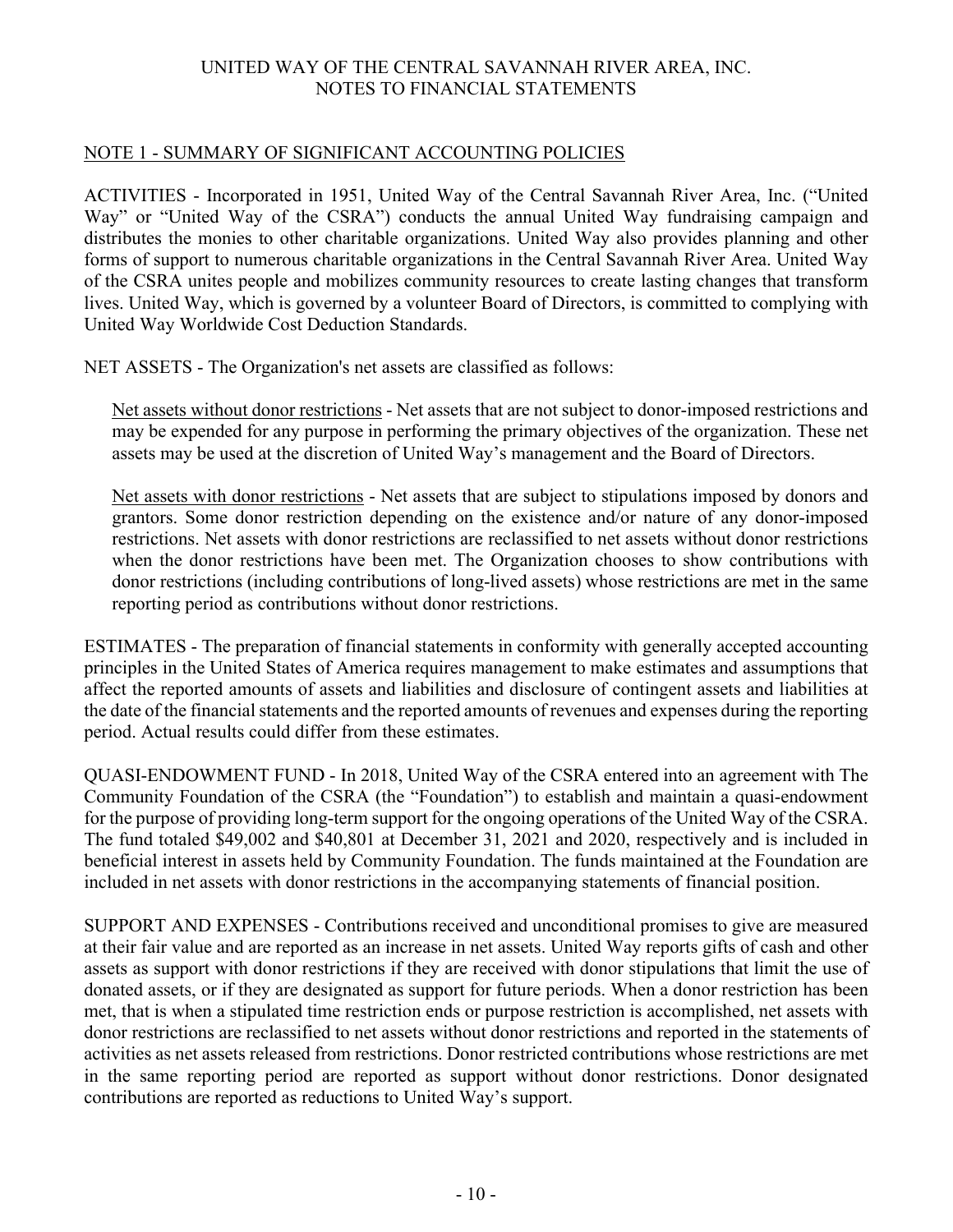### NOTE 1 - SUMMARY OF SIGNIFICANT ACCOUNTING POLICIES (continued)

United Way reports gifts of goods and equipment as support without donor restrictions unless explicit donor stipulations specify how the donated assets must be used. Gifts of long-lived assets with explicit donor restrictions that specify how the assets are to be used and gifts of cash or other assets that must be used to acquire long-lived assets are reported as support with donor restrictions. Absent explicit donor stipulation about how long those long-lived assets must be maintained, United Way reports expirations of donor restrictions when the donated or acquired long-lived assets are placed in service.

When material, unconditional promises to give receivable more than one year from the statement of financial position date are stated at their present value using a discount rate commensurate with the uncertainty involved. Favorable variances on United Way's provision for uncollectible pledges are recognized as contributions, whereas unfavorable variances are recognized as bad debts expense. Both are recognized in the year the variance occurs.

Expenses are recorded when incurred in accordance with the accrual basis of accounting.

PROGRAM SERVICE ACCOMPLISHMENTS - United Way's programs are described below:

Program Service Accomplishments:

### Grant Awards for Local Programs

Using contributions from the annual campaign, United Way of the CSRA distributes funds to 40 health and human service programs at 27 partner agencies. Program grant requests are made annually and include budget information as well as proposed impact of funds. Quarterly success stories, outcomes logic models, and annual total service reports are required under United Way's partnership agreement. Partner agencies also submit annual IRS Form 990s and audits as per UW policies.

These funded programs are reviewed annually by groups of community volunteers to ensure appropriate usage of funds. Volunteers complete site visits and in-depth reviews of program accomplishments. Funding is targeted towards programs demonstrating an impact on the community. United Way's funding policies are designed to ensure the greatest accountability for donors' funds and the greatest impact on individuals in our local community.

Funded Programs achieve outcomes within the following impact areas:

- *1) Childhood Success*
- *2) Youth Success*
- *3) Workforce Development*
- *4) Access to Resources*

### 211 Information and Referral Program

The concept of 211 – an easy to remember 3-digit dialing code that connects people with professionally delivered information and referral to health, community, and human services – was born in Atlanta in 1997 through the leadership of United Way of Greater Atlanta.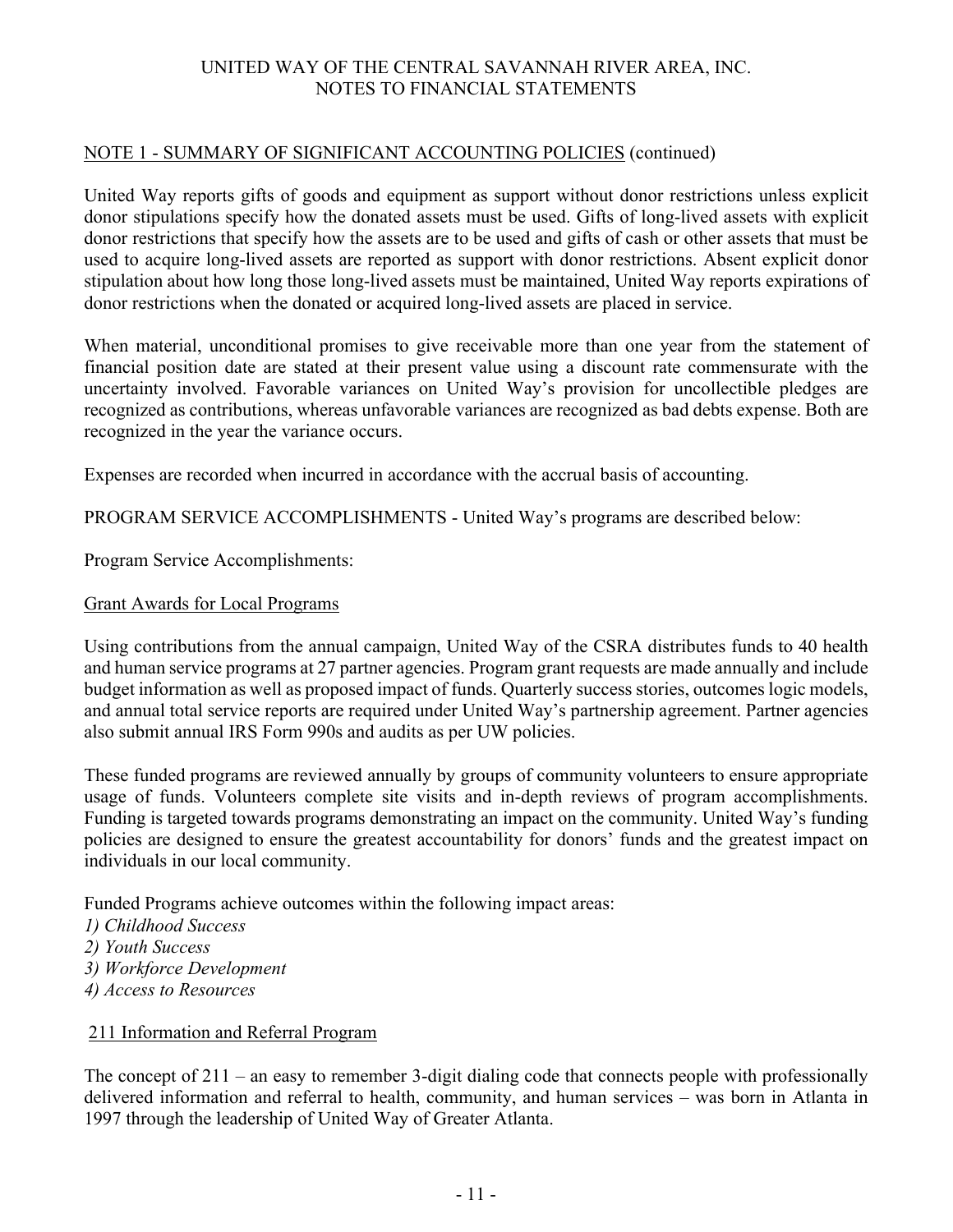### NOTE 1 - SUMMARY OF SIGNIFICANT ACCOUNTING POLICIES (continued)

Locally, 211 has significant impact on the quality of life throughout the community. In 2021, United Way of the CSRA's 211 information and referral specialists assisted 23,000 callers and web inquiries. In addition, 211 provided support to specific agencies that offered direct service in the area of emergency shelter, emergency rent and utility assistance. Providing a database of wide-ranging volunteer opportunities assists non-profit agencies in every sector of the community in maintaining a supply of dedicated, enthusiastic workers and donors to fulfill the mission of their organization. 211 is there when people need it, a vital, proven part of the human service infrastructure.

### Emergency Rent and Utility Assistance

In addition to the usual referrals made by 211 information and referral specialists, United Way of the CSRA partnered with Augusta-Richmond County's Housing and Community Development department to provide rent and/or utility assistance to Richmond County residents impacted by COVID-19. Funding for this program is provided by the US Department of Treasury's Emergency Rental Assistance (ERA) Program as a part of the COVID-19 Economic Relief package of the American Rescue Plan. Support for families included up to 12 months in rental arrears, past due power, water, and gas bills as well as an additional three months of prospective rent if required for the family to remain stably housed. United Way received \$5,486,367 to assist with our internal capacity to administer the program as well as the funding for the direct services to clients. We provided assistance to 1,412 households with \$5,476,826 assistance in 2021.

Rent and Utility Assistance is the primary need of those individuals using the 211 Information and Referral services. United Way of the CSRA uses additional donations, such as proceeds donated from the annual Guitar Pull event sponsored by Beasley Broadcasting Group and other private donations designated for this specific purpose, to provide services to people in need who may not qualify under the ERA Assistance program specific to Richmond County. These funds provided 281 additional households with rent and/or utility assistance for 2021. These households included families of Richmond County, but also families of surrounding counties.

### AmeriCorps VISTA (Volunteers in Service to America)

United Way's AmeriCorps VISTA program, Project UNITE, is part of the national service program designed specifically for the purpose of fighting poverty. United Way serves as a regional intermediary agency and is assigned up to 17 AmeriCorps VISTA members who serve full-time for one year with area schools for capacity building in the area of parent and community engagement. AmeriCorps VISTAs help build human capacity, financial capacity, and social capacity in host sites and/or schools where they are assigned. United Way of the CSRA receives support funds necessary for regional program supervision and oversight from the Corporation for National Community Service. In 2021, this program served the Richmond County Wraparound Service Center and 5 Columbia County schools, engaged more than 238 volunteers, and leveraged over \$53,500 of cash (grants, donations, and fundraising) and non-cash resources (in-kind goods and services) to support community nonprofits, and identified numerous partnerships.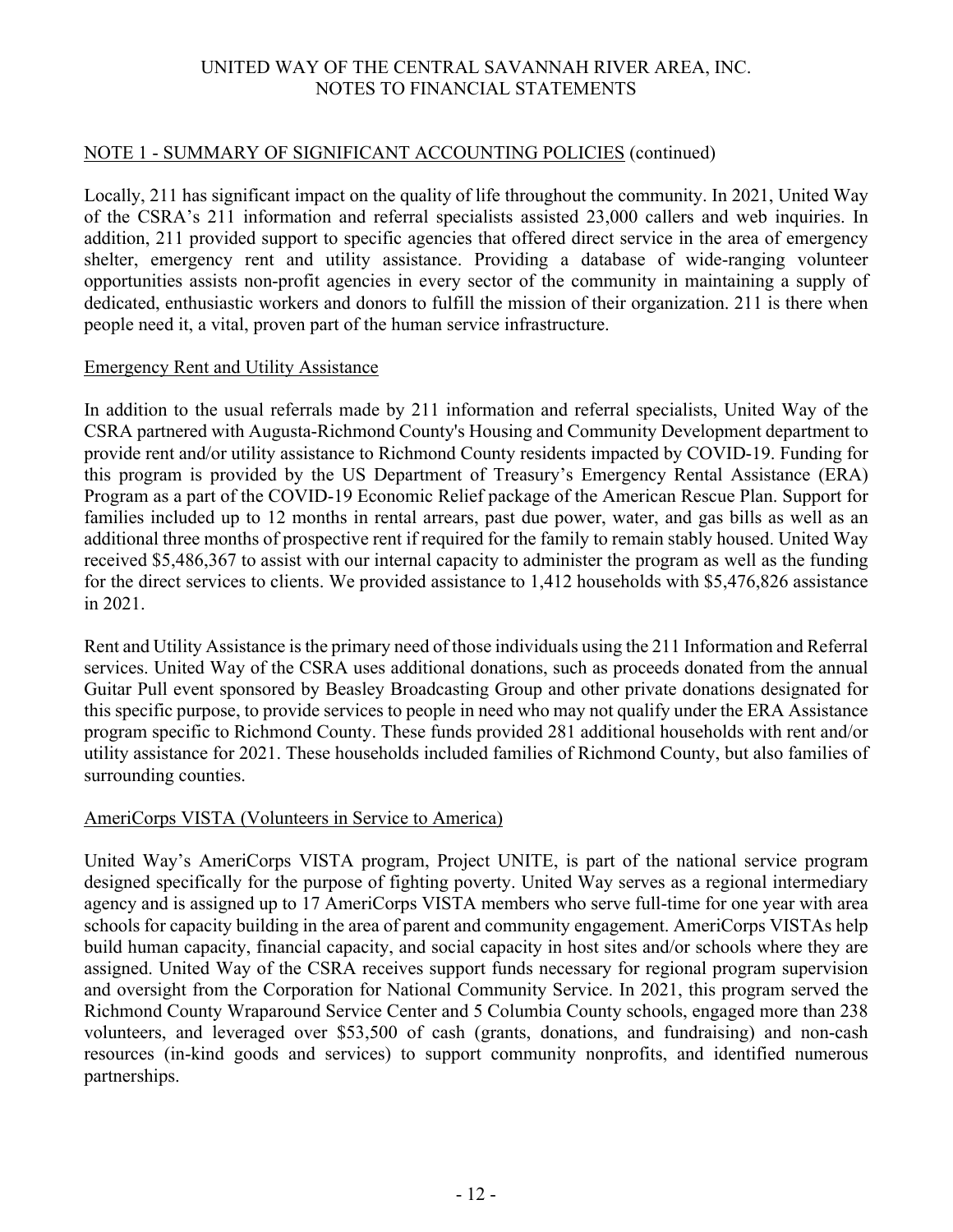## NOTE 1 - SUMMARY OF SIGNIFICANT ACCOUNTING POLICIES (continued)

## Additional United Way of the CSRA Program Services

### Single Care Prescription Assistance

Through the Single Care prescription assistance card program (formerly called FamilyWize), United Way saved the community \$216,559 in 2021. These free-of-charge prescription discount cards offered by United Way were used by 2,569 people through five local counties. Single Care cards can be used by anyone, insured or uninsured, for prescriptions and offer an average savings of approximately 40% or more. Since its local launch in 2007, Single Care has provided a total savings of \$2,794,044 to CSRA residents.

## Other Grants and Initiatives

Through other special grants, initiatives and collaborations, United Way positions itself as a community leader in addressing needs. These projects include additional federal, state, and local grants, special assistance, community engagement, early childhood training and education, and a host of other projects. United Way seeks out collaborations with the corporate, non-profit, faith-based, government, civic and educational communities and continually engages new partners and strategies. Some of the impacts made in 2021 include those listed here.

- Partnerships with the private sector, as well as the Richmond County, Columbia County, Burke County and Wilkes County school system, supported our annual Stuff the Bus back to school event. Donors contributed 15,344 school supply items valued at \$37,367. These items were sent directly to the school systems for distribution by the counselors and social workers to children in need.
- The AmeriCorps VISTA members collected 8,457 hygiene products valued at \$16,650 from the community at large to support local shelters. The hygiene products are put into personal care kits for homeless or transient individuals coming into the shelters with no personal items. These items are vital to a person's health and overall sense of well-being.
- Our 211 team reaches out to Bombas each year for donations of socks. These socks are gifted to the local school systems for children to receive when needed. In 2021, Bombas provided 5,000 pairs of socks. This allowed for us to also provide socks to the local homeless shelter.
- United Way receives funds from a grant and Lyft partnership called Ride United. This allows the 211 team to reserve Lyft rides for callers in need of transportation. In 2021, 412 Lyft Rides were provided for people in need of transportation to jobs, medical appointments, and school.
- The EAT UP program is funded by a grant from Kroger. This provided food donations to those facing food insecurity. The donation may be in the form of a food order delivered to shut-ins, Kroger gift cards specifically to families who can shop for themselves, or through a grocery order placed and picked up by a caregiver. In 2021, 153 individuals received assistance at a value of \$5,070.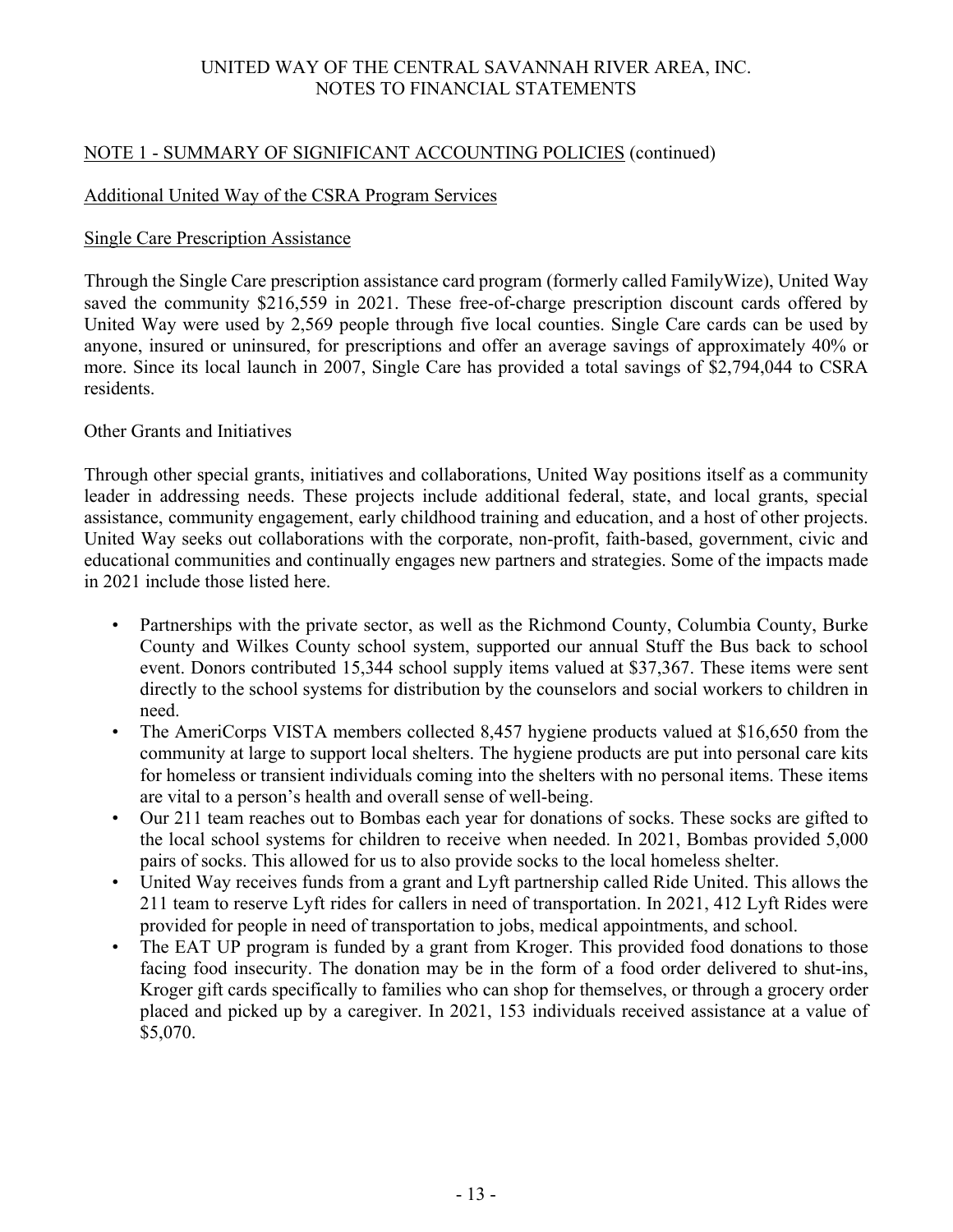### NOTE 1 - SUMMARY OF SIGNIFICANT ACCOUNTING POLICIES (continued)

### Donated services and goods

Approximately 530 volunteers have donated approximately 8,901 hours to United Way's program services and fundraising campaign during the year; however, these donated services are not reflected in the financial statements since the services do not meet the requirements to be recorded under generally accepted accounting principles.

Materials and other assets received as donations are recorded as in-kind and reflected in the accompanying financial statements at their fair values at the date of donation. The in-kind reflected in the accompanying financial statements also includes expenses of \$329,743 and \$750,065 for the year ended December 31, 2021 and 2020, respectively, paid for grants administered by United Way and paid by other agencies.

CASH AND CASH EQUIVALENTS - United Way considers all highly liquid investments with a maturity at the time of purchase of three months or less to be cash equivalents. United Way places its cash and cash equivalents with high quality financial institutions. At times, such balances may be in excess of the Federal Deposit Insurance Corporation (FDIC) Insurance limits. Management believes the Organization is not exposed to any significant credit risk on United Way's cash and cash equivalents.

RESTRICTED CASH - Cash identified on the statement of financial position as restricted cash represents funds received and held for donor and grantor designated purpose.

AVAILABILITY OF FUNDS FOR GENERAL EXPENDITURES - United Way has certain net assets that are available for general expenditures within one year of December 31, 2021 and 2020 based on conducting the normal activities of its programs in the coming year. Accordingly, the related resources have been included in the quantitative information detailing the financial assets available to meet general expenditures within one year (See Note 2).

PROVISIONS FOR UNCOLLECTIBLE PLEDGES - A provision for uncollectible pledges is computed based upon a historical average adjusted for management estimates of current economic factors and applied to the accounts receivable balance at year end. (See Note 3).

EQUIPMENT - Equipment with a useful life of greater than one year and with a cost of \$1,000 or more is considered a capital asset. Equipment is recorded at cost (or fair value of donated assets) and is depreciated using the straight-line method over an estimated useful life of 3-7 years.

DEFERRED REVENUE - Deferred revenue consists of grant amounts received but not yet expended for the grant of designated purposes.

ADVERTISING COSTS - Advertising costs, including amount within in-kind separately stated on the statements of functional expenses, are expensed as incurred and totaled \$6,265 and \$28,287 for the years ended December 31, 2021 and 2020, respectively.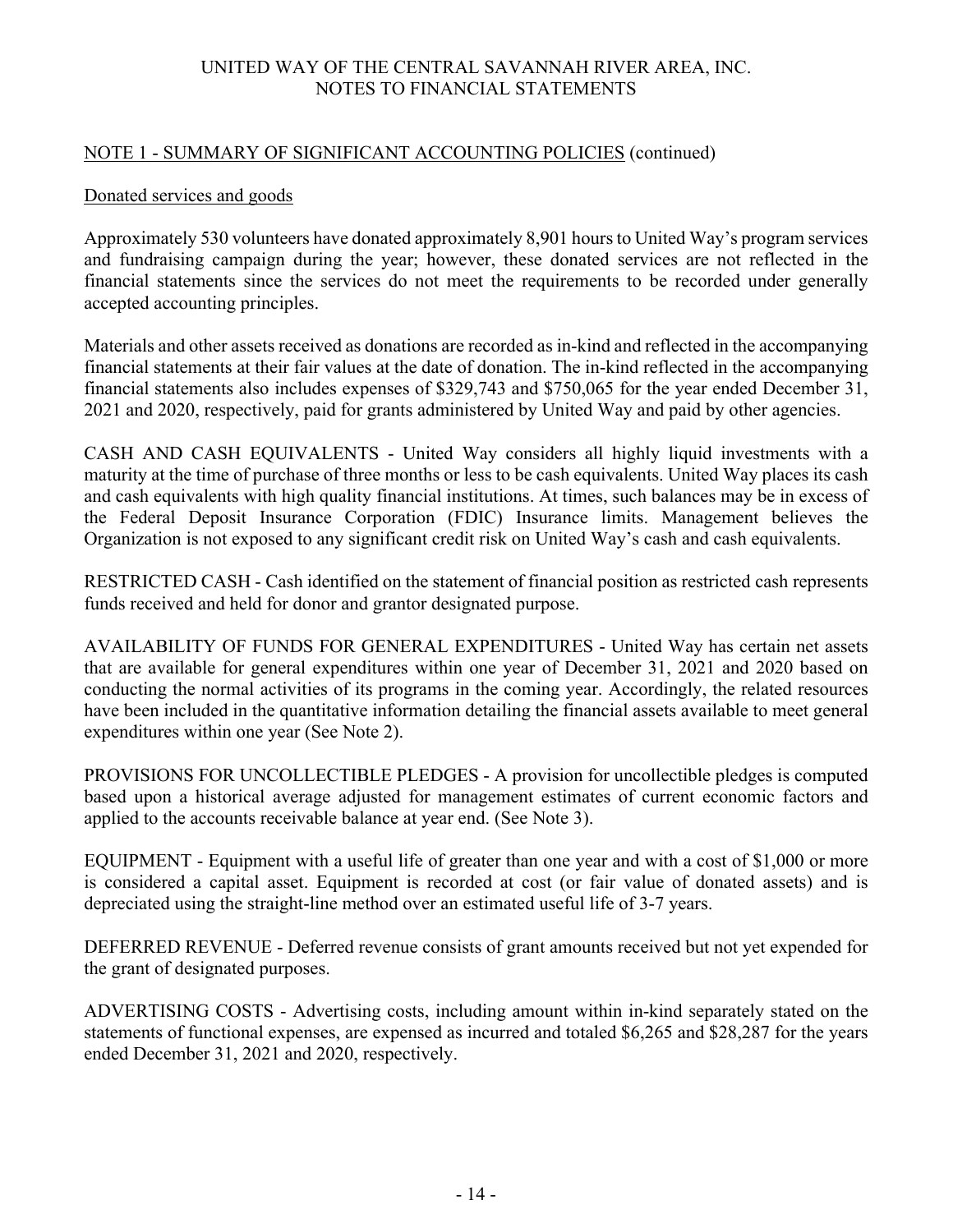### NOTE 1 - SUMMARY OF SIGNIFICANT ACCOUNTING POLICIES (continued)

INCOME TAXES - United Way is not-for-profit organization that is exempt from Federal Income tax under Section 501(c)(3) of the Internal Revenue Code. In addition, United Way has been classified as an organization that is not a private foundation under Section 509(a)(2). United Way is not aware of any material uncertain tax positions as of December 31, 2021.

EXPENSE ALLOCATION - The costs of providing various programs and activities have been summarized of a functional basis in the statements of activities and functional expenses. Accordingly, certain costs have been allocated among the programs and supporting services benefitted.

Expenses of the United Way include:

Program services expenses - Program services expenses include direct costs associated with providing funding to other charitable organizations, fulfilling grant obligations, funding the community investments, and running the 2-1-1 information and referral program.

Management and general expenses - Management, general, and marketing expenses included the general, administrative, and operating costs of United Way.

Resource development and fundraising expenses - These expenses include costs incurred from soliciting donations through workplace campaigns, special events, and other activities that raise resources for United Way and the community.

The statements of functional expenses present expenses by function and nature classification. Expenses directly attributable to a specific functional area of United Way are reported as expenses of those functional areas. A portion of general and administrative costs that benefit multiple functional areas (indirect costs) have been allocated across programs and other support services based on the proportion of full-time employee equivalents of a program or other support service versus the total organizational full-time employee eequivalents.

The financial statements report certain categories of expenses that are attributed to more than one program or supporting function. Therefore, expenses require allocation on a reasonable basis that is consistently applied. The expenses that are allocated include salaries, health & life insurance, retirement, payroll taxes, supplies - office, telephone, occupancy, general insurance, a portion of gifts in-kind, depreciation expense of equipment, and United Way Worldwide investment, which are allocated on the basis of estimates of time and effort. The remaining expenses do not require allocation and are directly attributable to a specific functional area and are therefore reported as such.

SUBSEQUENT EVENTS - The Organization has evaluated subsequent events through May 11, 2022, the date the financial statements were available to be issued.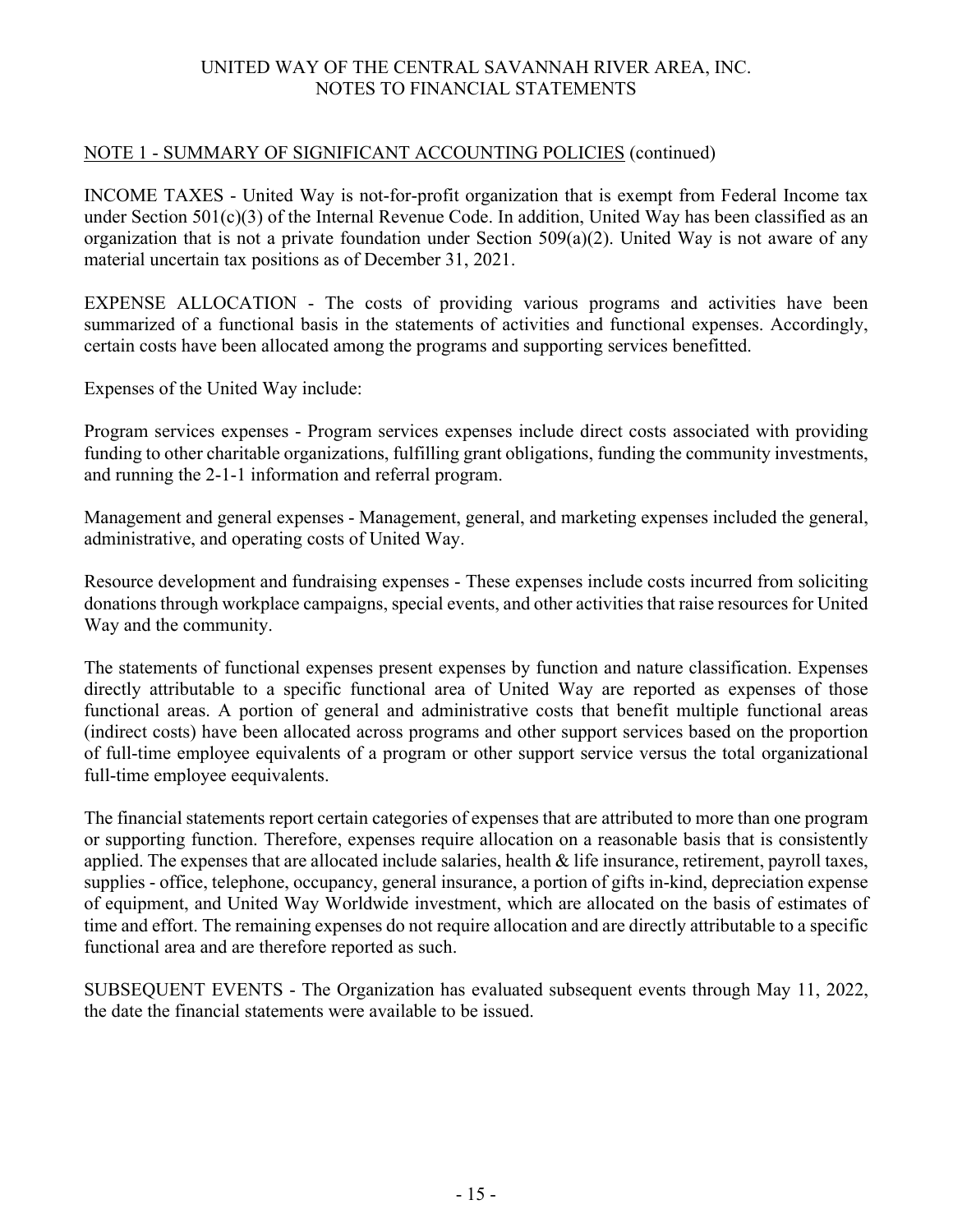### NOTE 2 - LIQUIDITY

The Organization's financial assets available within one year of the balance sheet date for general expenditure are as follows at December 31: 2021 2020

|                          | 71 F Z      | 2020        |
|--------------------------|-------------|-------------|
| Cash                     | \$1,552,659 | \$1,813,729 |
| Pledges receivable, net  | 331,350     | 545,629     |
| Accounts receivable, net | 309,943     | 8,549       |
|                          | \$2,193,952 | \$2,367,907 |

As part of its liquidity management plan, United Way has a policy to structure its financial assets to be available as its general expenditures, liabilities and other obligations become due. Additionally, United Way invests excess cash in short-term investments, including interest bearing checking and savings accounts.

### NOTE 3 - PLEDGES RECEIVABLE

Included in pledges receivable are the following unconditional promises to give at December 31:

|                                          | 2021       | 2020          |
|------------------------------------------|------------|---------------|
| 2019 Fall campaign                       | \$         | 391,908<br>\$ |
| 2020 Fall campaign                       | 249,793    | 440,221       |
| 2021 Fall campaign                       | 238,687    |               |
| Less provision for uncollectible pledges | (157, 130) | (286,500)     |
| Net campaign pledges receivable          | 331,350    | 545,629       |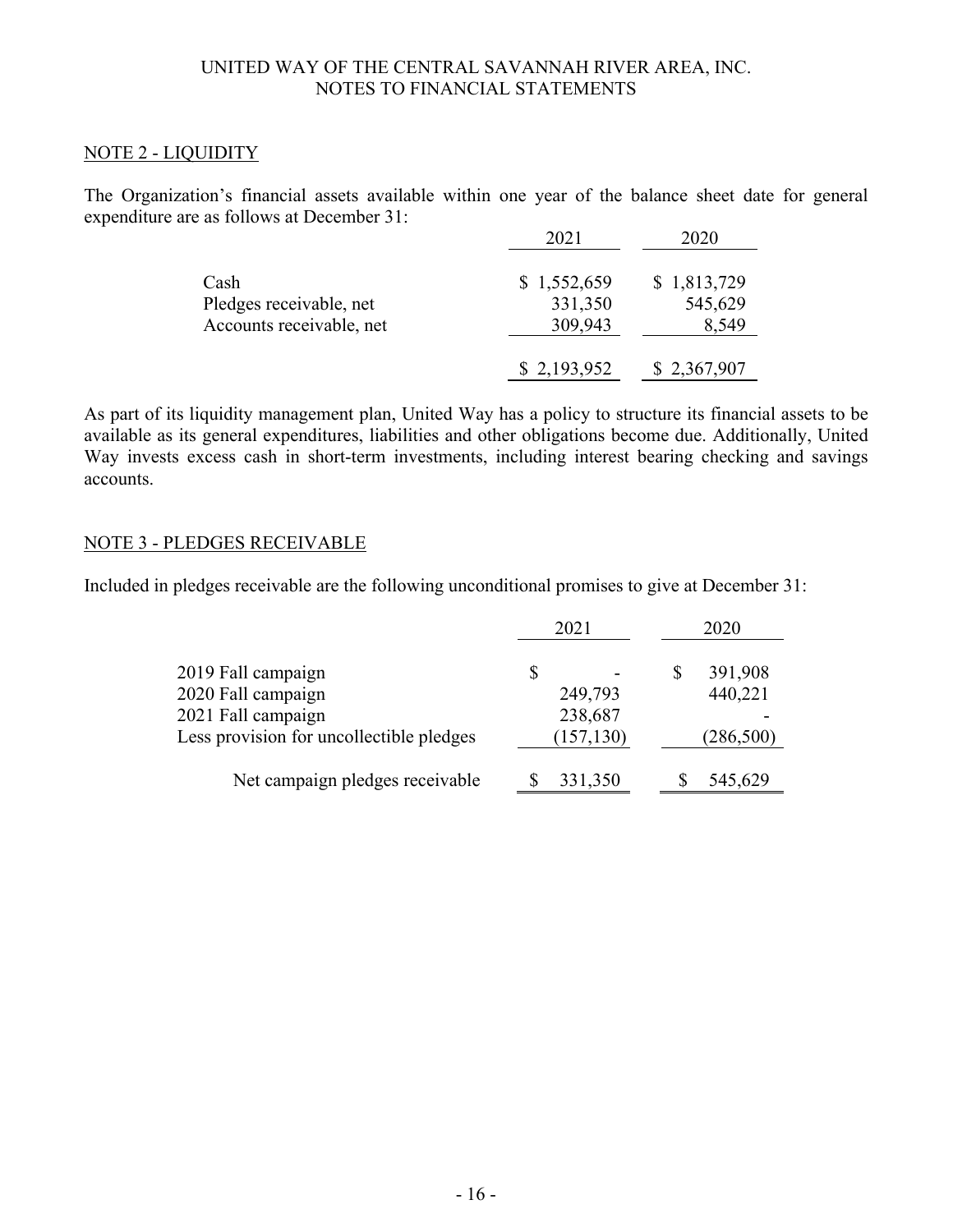#### NOTE 4 - BENEFICIAL INTEREST IN ASSETS HELD BY THE COMMUNITY FOUNDATION

During 2018, the Organization transferred assets to The Community Foundation for the Central Savannah River Area (the "Community Foundation") which is holding them as endowed component funds ("Funds") for the benefit of the Organization. The assets transferred to the Funds include assets with donor restrictions for the quasi-endowment fund and assets with donor restrictions for the United Service Organization. The Organization has granted the Community Foundation variance power which gives the Community Foundation's Board of Directors the power to use the Funds for other purposes in certain circumstances. The Funds are subject to the Community Foundation's investment and spending policies. The Community Foundation's Board of Directors has established an annual spendable amount which is available for distribution from the Funds each year. Currently, this spendable amount is 4.5% of the threeyear average of the annual fund balance. The Organization's representatives may request different distributions from the Funds as they see fit, subject to the Community Foundation's approval. Any portion of the income and earnings not expended in any given year will be accumulated and reinvested by the Community Foundation. Such accumulations are defined as income and are available for use in subsequent years to sustain the mission of the Organization. The Organization reports the fair value of the Funds as Beneficial Interest in Assets Held by the Community Foundation in the statements of financial position and reports distributions received as investment income, when applicable. Changes in the value of the Funds are reported as gains in the statements of activities.

Changes in Funds for the year ending December 31 are as follows:

|                                                                                 | 2021 |                              | 2020                          |
|---------------------------------------------------------------------------------|------|------------------------------|-------------------------------|
| Beginning balance<br>Share of gain of pooled investments<br>Administrative fees | S    | 133,174<br>21,398<br>(1,684) | 120,175<br>14,386<br>(1, 387) |
|                                                                                 |      | 152,888                      | 133,174                       |

Funds, stated at fair value, at December 31, 2021 and 2020 consisted of pooled investments.

### NOTE 5 - FURNITURE AND EQUIPMENT

The following is a summary of furniture and equipment at December 31:

|                                                          | 2021                 | 2020                |
|----------------------------------------------------------|----------------------|---------------------|
| Furniture and equipment<br>Less accumulated depreciation | 110,631<br>(87, 802) | 88,969<br>(84, 745) |
|                                                          | 22,829               |                     |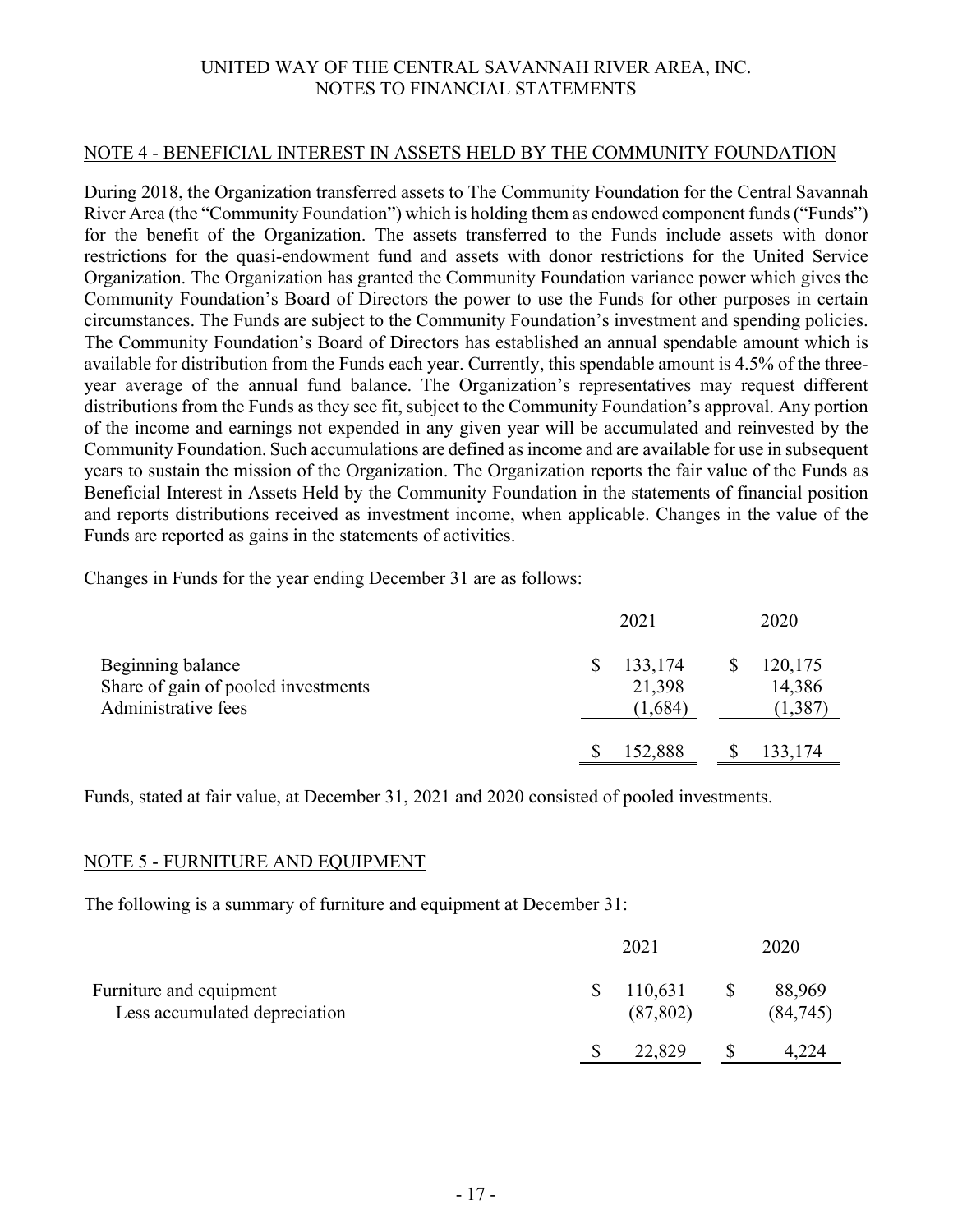# NOTE 6 - PAYROLL PROTECTION PROGRAM LOAN

The Organization has experienced a disruption of normal business operations caused from COVID-19 ("Coronavirus") during 2020 and 2021. The financial impact determined through the date of this report is minimal; however, it is reasonably possible that changes in risks in the near term could occur which could result in a material change to future financial statements.

The Organization received 100% loan forgiveness of the principal totaling \$175,157 and interest of \$1,806 in May 2021. The forgiveness is recognized as other income during the year ended December 31, 2021.

### NOTE 7 - NET ASSETS AND RESTRICTIONS

Net assets with donor restrictions are restricted for the following purposes or periods at December 31:

|                                               |   | 2021    |   | 2020    |
|-----------------------------------------------|---|---------|---|---------|
| Subject to expenditure for specified time:    |   |         |   |         |
| Fall Campaign (2021 and 2020)                 | S | 668,790 | S | 756,429 |
| Subject to expenditure for specified purpose: |   |         |   |         |
| United Service Organization                   |   | 80,000  |   | 80,000  |
| COVID 19 Relief                               |   |         |   | 41,659  |
| Various local initiatives                     |   | 42,776  |   | 54,217  |
| Quasi-endowment fund                          |   | 31,575  |   | 35,393  |
| Total net assets with donor restrictions      |   | 823,141 |   | 967,698 |

## NOTE 8 - FAIR VALUE MEASUREMENTS

The framework used to measure fair value provides a hierarchy that prioritizes the inputs to valuation techniques used to measure fair value. The hierarchy gives the highest priority to unadjusted quoted prices in active markets for identical assets or liabilities (level 1 measurements) and the lowest priority to unobservable inputs (level 3 measurements). The three levels of the fair value hierarchy are described as follows:

- Level 1: Ouoted prices in active markets for identical securities that the Organization has the ability to access
- Level 2: Other significant observable inputs (including quoted prices for similar securities, interest rates, prepayment spreads, credit risk, etc.)
- Level 3: Significant unobservable inputs (including the Organization's own assumptions in determining the fair value of investments)

The inputs and methodology used for valuing the Organization's financial assets and liabilities are not indicators of the risks associated with those instruments. There have been no changes in the methodologies used.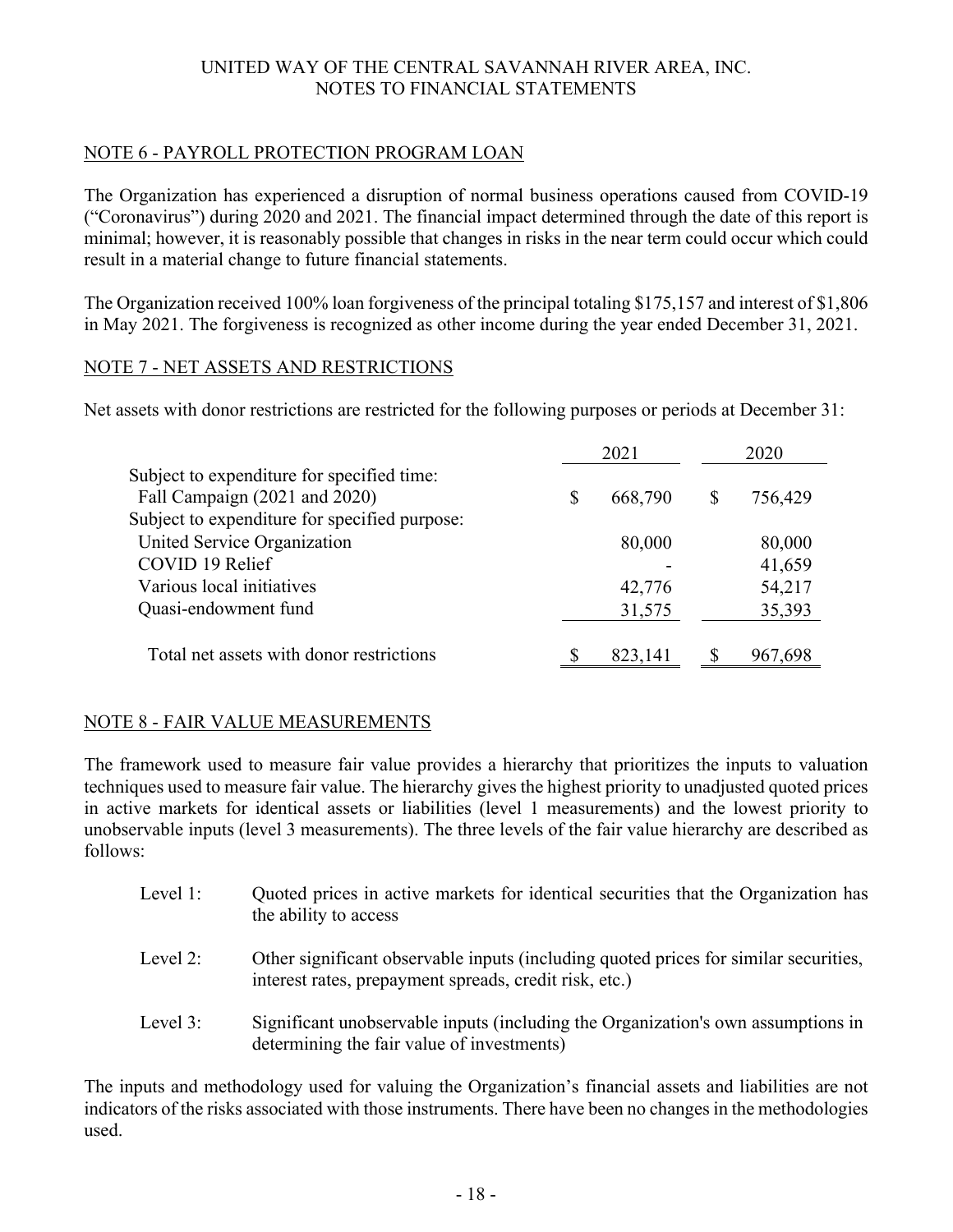## NOTE 8 - FAIR VALUE MEASUREMENTS (continued)

Pooled investments - The investments maintained at the Community Foundation for the Central Savannah River Area are valued at the amount provided by the Community Foundation at December 31, 2021 and 2020 based on the Foundation's proportionate share of the total fair market value of the Foundation's pooled investment account.

|                            |            | Quoted Market<br>Prices in<br><b>Active Markets</b><br>for Identical<br>Assets | Significant<br>Other<br>Observable<br>Inputs | Significant<br>Unobservable<br>Inputs |
|----------------------------|------------|--------------------------------------------------------------------------------|----------------------------------------------|---------------------------------------|
|                            | Fair Value | (Level 1)                                                                      | (Level 2)                                    | (Level 3)                             |
| 2021<br>Pooled investments | 152,888    | \$<br>$\overline{\phantom{a}}$                                                 | 152,888                                      | \$                                    |
| 2020<br>Pooled investments | 133,174    | \$<br>$\overline{\phantom{a}}$                                                 | 133,174                                      | \$                                    |

## NOTE 9 - RETIREMENT PLAN

The Organization sponsors an employee retirement plan covering substantially all of its employees. Employer contributions to the plan are 10% of an eligible employee's compensation. Retirement plan expense for the years ended December 31, 2021 and 2020 was \$63,869 and \$68,155, respectively.

## NOTE 10 - SUPPORT FROM MAJOR DONORS

The Organization received 21% and 37% of contribution revenue from two donor companies during the years ended December 31, 2021 and 2020, respectively. One donor company comprises 13% and 31% of pledges receivable at December 31, 2021 and 2020, respectively. A significant reduction in the level of this support, if it were to occur, might have a significant effect on the Organization's allocations to agencies.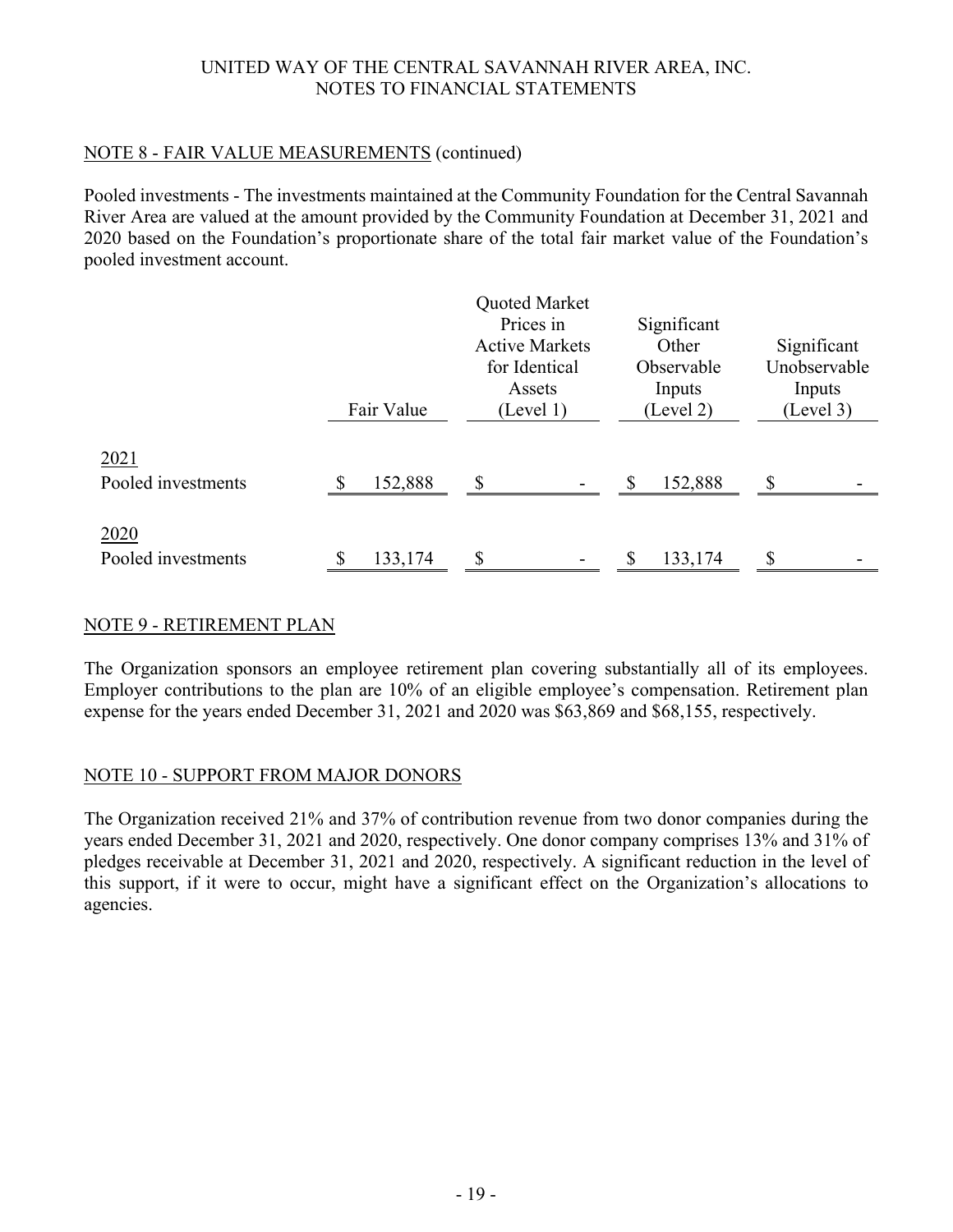### NOTE 11 - CONCENTRATIONS OF CREDIT RISK

Financial instruments that potentially expose the Organization to concentrations of credit risk consist primarily of cash and pledges receivable. Credit risk is generally diversified due to the large number of entities comprising the pledge base, although the geographic concentration in the Augusta, Georgia area and support from major contributors (See Note 10) results in the Organization being susceptible to economic conditions in the region.

The Organization maintains cash balances at several financial institutions located in Augusta, Georgia. At times, such balances may be in excess of the Federal Deposit Insurance Corporation (FDIC) insurance limits. Management believes the Organization is not exposed to any significant credit risk as a result.

### NOTE 12 - LEASE COMMITMENTS

The Organization leases office space in Augusta, Georgia. The terms of the lease require a security deposit of \$2,342, equal to one month's rent. The lease was renewed and amended on December 31, 2013. The amendment extended the lease for nine years at the same monthly rate and required a \$150,000 one-time payment on December 31, 2013. This amount is included in prepaids and amortized over the life of the lease. The balance at December 31, 2021 and 2020 was \$16,667 and \$33,333, respectively. Rent expense for the years ended December 31, 2021 and 2020 was \$46,029 and \$50,698, respectively. Future minimum lease payments are as follows:

| 2022  | \$28,104 |
|-------|----------|
| Total | \$28,104 |
|       |          |

## NOTE 13 - CONTINGENCIES

In March 2020, the Director General of the World Health Organization declared COVID-19 a pandemic. The Organization is still assessing the impact COVID-19 may have on its operations, but there can be no assurance that this analysis will enable the Organization to avoid part or all of any impact from the spread of COVID-19 or its consequences, including downturns in business sentiment generally. The extent to which the COVID-19 pandemic and global efforts to contain its spread will impact the Organization's operations will depend on future developments, which are highly uncertain and cannot be predicted at this time, and include the duration, severity and scope of the pandemic and the actions taken to contain or treat the COVID-19 pandemic.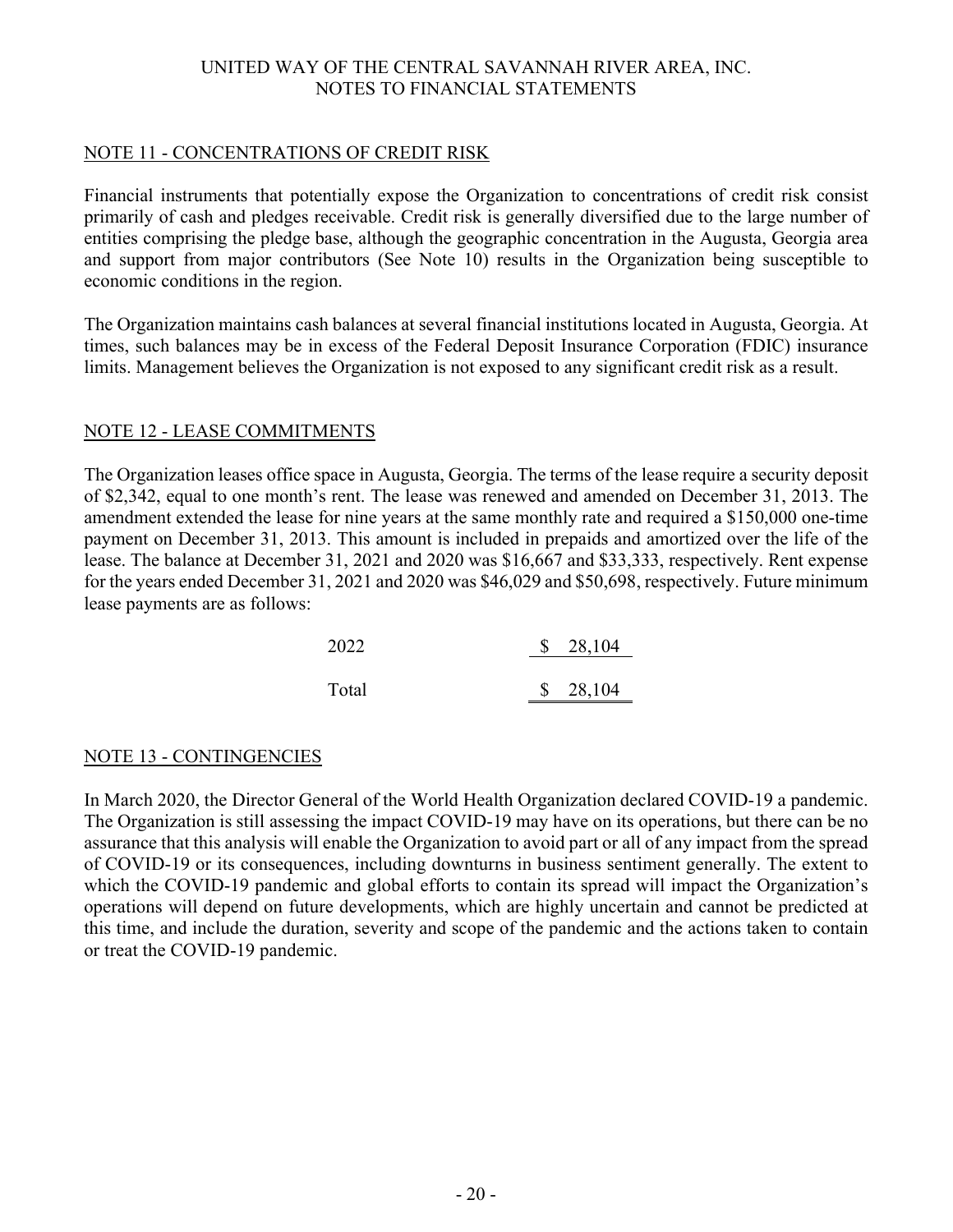SUPPLEMENTARY INFORMATION (See Independent Auditors' Report)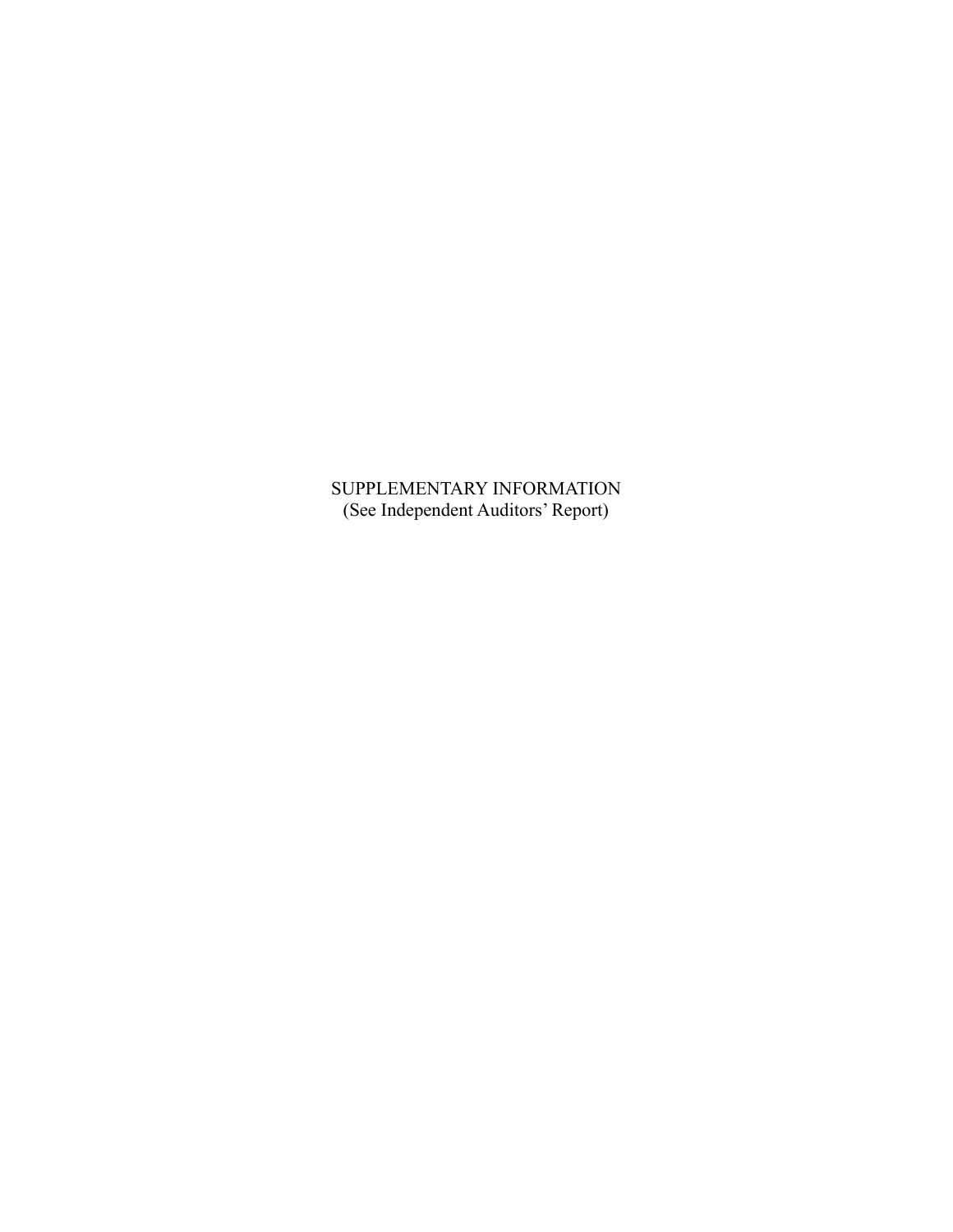# UNITED WAY OF THE CENTRAL SAVANNAH RIVER AREA, INC. SCHEDULE OF EXPENDITURES OF FEDERAL AWARDS YEAR ENDED DECEMBER 31, 2021

| Grantor                                              | Program                                                          | <b>CFDA</b><br>Number | Pass-through<br>Grantor            | Federal<br>Expenditures |
|------------------------------------------------------|------------------------------------------------------------------|-----------------------|------------------------------------|-------------------------|
| Corporation for National and Community Service       |                                                                  |                       |                                    |                         |
|                                                      |                                                                  |                       | Augusta-Richmond                   |                         |
|                                                      | Volunteers in Service to America<br>Martin Luther King Jr Day of | 94.013                | County Georgia<br>Augusta-Richmond | S<br>32,495             |
|                                                      | Service Grants                                                   | 94.014                | County Georgia                     | 13,978                  |
| Total Corporation for National and Community Service |                                                                  |                       |                                    | 46,473                  |
| Department of the Treasury                           |                                                                  |                       |                                    |                         |
|                                                      | <b>Emergency Rental Assistance</b>                               |                       | Augusta-Richmond                   |                         |
|                                                      | Program                                                          | 21.023                | County Georgia                     | 5,702,482               |
|                                                      |                                                                  |                       |                                    |                         |
| Total expenditures of federal awards                 |                                                                  |                       |                                    | \$5,748,955             |

#### NOTE 1 - BASIS OF PRESENTATION

The accompanying schedule of expenditures of federal awards (the "Schedule") includes the federal award activity of the United Way of the Central Savannah River Area, Inc. (the "Organization") for the year ended December 31, 2021. The information in this Schedule is presented in accordance with the requirements of Title 2 U.S. Code of Federal Regulations Part 200, Uniform Administrative Requirements, Cost Principles, and Audit Requirements for Federal Awards (Uniform Guidance). Because the Schedule presents only a selected portion of the operations of the Organization, it is not intended to and does not present the financial position or changes in net assets of the Organization.

#### NOTE 2 - SUMMARY OF SIGNIFICANT ACCOUNTING POLICIES

Expenditures reported on the Schedule are reported on the accrual basis of accounting. Such expenditures are recognized following the cost principles contained in the Uniform Guidance, wherein certain types of expenditures are not allowable or are limited as to reimbursement. The Organization has elected not to use the 10-percent de minimis indirect cost rate as allowed under the Uniform Guidance.

#### NOTE 3 - NON-CASH AWARDS

United Way of the Central Savannah River Area, Inc. did not receive any non-cash federal awards during the year ended December 31, 2021.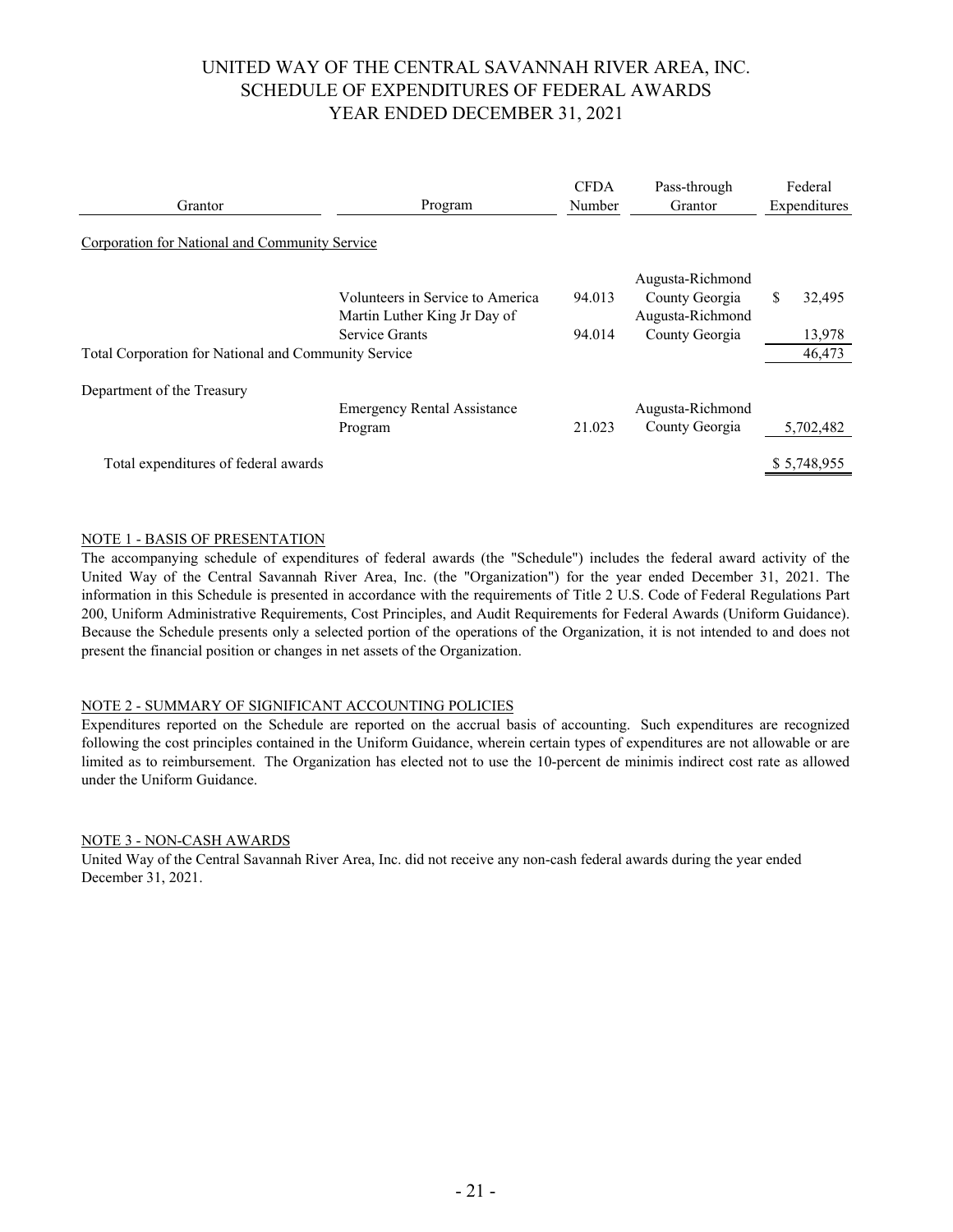Michelle Bennett, CPA Rick L. Evans, CPA E.J. Maddocks, CPA Jay Sanders, CPA Wanda F. Scott, CPA

Abram J. Serotta, CPA Joel R. Stewart, CPA Andrea Usry, CPA David Ussery, CPA Paul Wade, CPA



### **INDEPENDENT AUDITORS' REPORT ON INTERNAL CONTROL OVER FINANCIAL REPORTING AND ON COMPLIANCE AND OTHER MATTERS BASED ON AN AUDIT OF FINANCIAL STATEMENTS PERFORMED IN ACCORDANCE WITH** *GOVERNMENT AUDITING STANDARDS*

To the Board of Directors United Way of the Central Savannah River Area, Inc. Augusta, Georgia

We have audited, in accordance with the auditing standards generally accepted in the United States of America and the standards applicable to financial audits contained in *Government Auditing Standards* issued by the Comptroller General of the United States, the financial statements of United Way of the Central Savannah River Area, Inc. (a nonprofit organization), which comprise the statement of financial position as of December 31, 2021, and the related statements of activities, functional expenses and cash flows for the year then ended, and the related notes to the financial statements, and have issued our report thereon dated May 11, 2022.

### **Report on Internal Control over Financial Reporting**

In planning and performing our audit of the financial statements, we considered United Way of the Central Savannah River Area, Inc.'s internal control over financial reporting (internal control) as a basis for designing the audit procedures that are appropriate in the circumstances for the purpose of expressing our opinion on the financial statements, but not for the purpose of expressing an opinion on the effectiveness of United Way of the Central Savannah River Area, Inc.'s internal control. Accordingly, we do not express an opinion on the effectiveness of the Organization's internal control.

A *deficiency in internal control* exists when the design or operation of a control does not allow management or employees, in the normal course of performing their assigned functions, to prevent, or detect and correct, misstatements on a timely basis. A *material weakness* is a deficiency, or a combination of deficiencies, in internal control, such that there is a reasonable possibility that a material misstatement of the entity's financial statements will not be prevented, or detected and corrected on a timely basis. A *significant deficiency* is a deficiency, or a combination of deficiencies, in internal control that is less severe than a material weakness, yet important enough to merit attention by those charged with governance.

Our consideration of internal control was for the limited purpose described in the first paragraph of this section and was not designed to identify all deficiencies in internal control that might be material weaknesses or significant deficiencies. Given these limitations, during our audit we did not identify any deficiencies in internal control that we consider to be material weaknesses. However, material weaknesses may exist that have not been identified.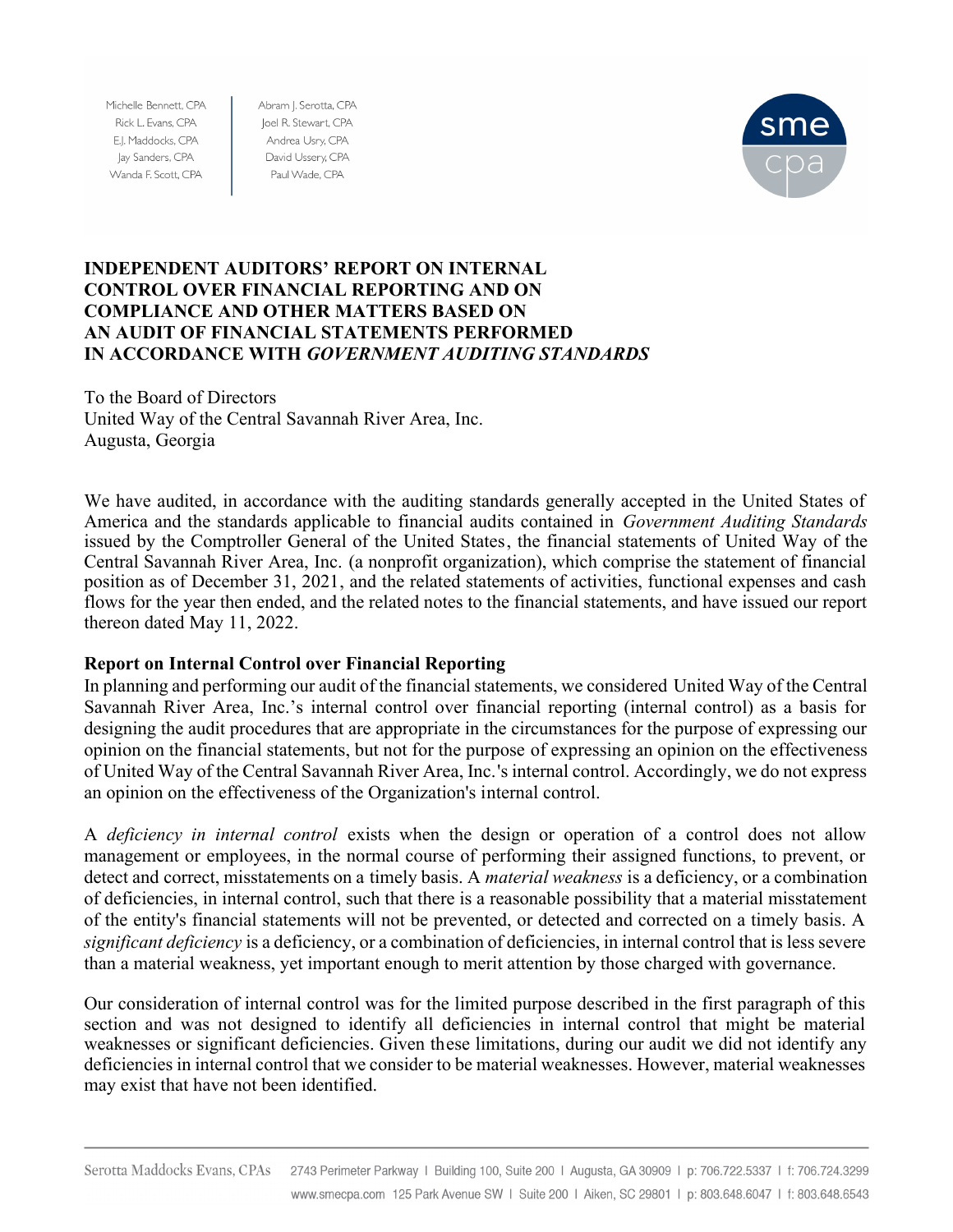

### **Report on Compliance and Other Matters**

As part of obtaining reasonable assurance about whether United Way of the Central Savannah River Area, Inc.'s financial statements are free from material misstatement, we performed tests of its compliance with certain provisions of laws, regulations, contracts, and grant agreements, noncompliance with which could have a direct and material effect on the determination of financial statement amounts. However, providing an opinion on compliance with those provisions was not an objective of our audit, and accordingly, we do not express such an opinion. The results of our tests disclosed no instances of noncompliance or other matters that are required to be reported under *Government Auditing Standards*.

#### **Purpose of this Report**

The purpose of this report is solely to describe the scope of our testing of internal control and compliance and the results of that testing, and not to provide an opinion on the effectiveness of the Organization's internal control or on compliance. This report is an integral part of an audit performed in accordance with *Government Auditing Standards* in considering the Organization's internal control and compliance. Accordingly, this communication is not suitable for any other purpose.

Serotta Maddocks Evans + Co. SEROTTA MADDOCKS EVANS & CO., CPAs

Augusta, Georgia May 11, 2022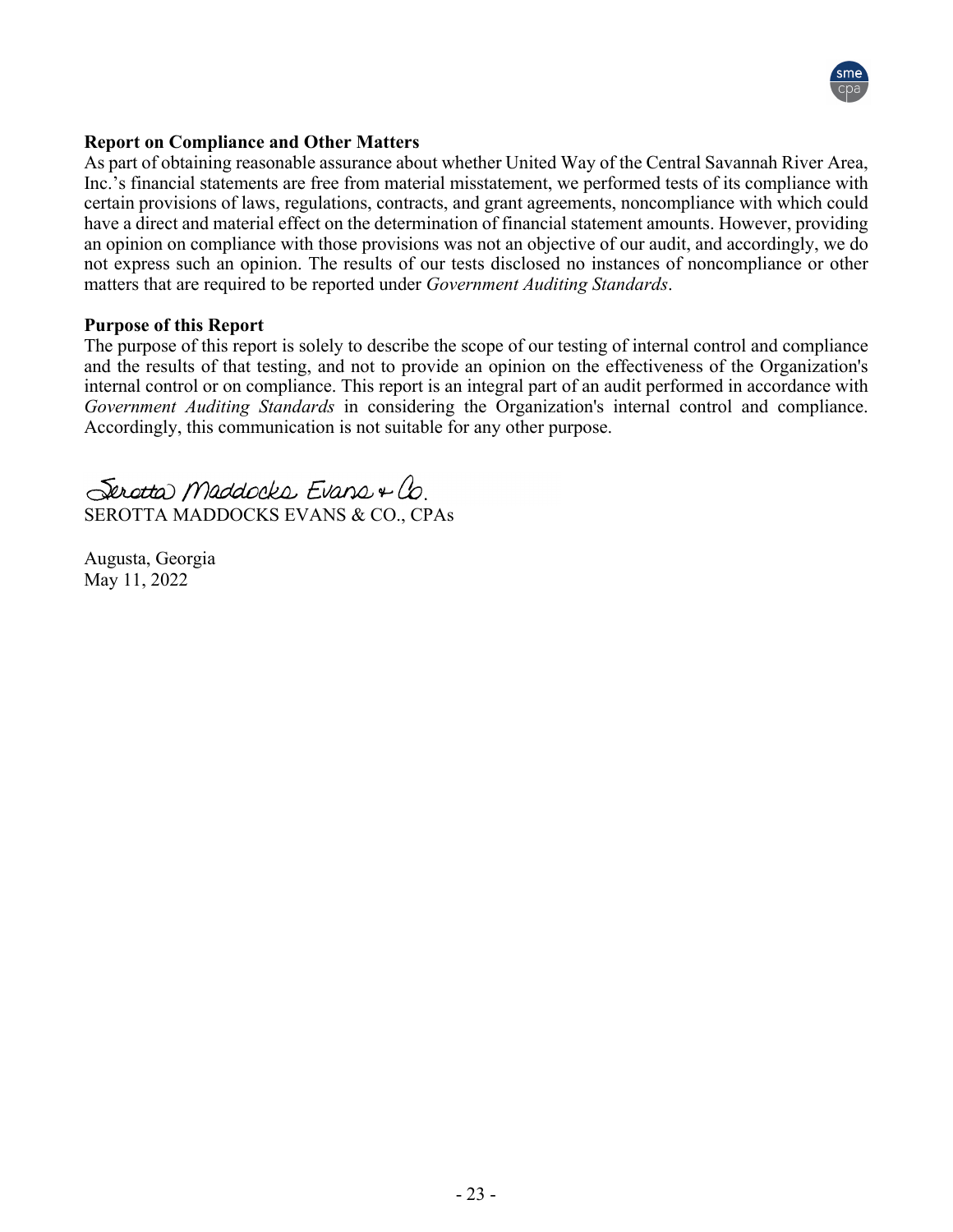Michelle Bennett, CPA Rick L. Evans, CPA E.J. Maddocks, CPA Jay Sanders, CPA Wanda F. Scott, CPA

Abram J. Serotta, CPA Joel R. Stewart, CPA Andrea Usry, CPA David Ussery, CPA Paul Wade, CPA



## **INDEPENDENT AUDITORS' REPORT ON COMPLIANCE FOR EACH MAJOR PROGRAM AND ON INTERNAL CONTROL OVER COMPLIANCE REQUIRED BY THE UNIFORM GUIDANCE**

To the Board of Directors United Way of the Central Savannah River Area, Inc. Augusta, Georgia

# **Report on Compliance for Each Major Federal Program**

# *Opinion on Each Major Program*

We have audited United Way of the Central Savannah River Area, Inc.'s compliance with the types of compliance requirements identified as subject to audit in the *OMB Compliance Supplement* that could have a direct and material effect on United Way of the Central Savannah River Area, Inc.'s major federal program for the year ended December 31, 2021. United Way of the Central Savannah River Area, Inc.'s major federal program is identified in the summary of auditors' results section of the accompanying schedule of findings and questioned costs.

In our opinion, the United Way of the Central Savannah River Area, Inc. complied, in all material respects, with the types of compliance requirements referred to above that could have a direct and material effect on each of its major federal programs for the year ended December 31, 2021.

# *Basis for Opinion on Each Major Federal Program*

We conducted our audit of compliance in accordance with auditing standards generally accepted in the United States of America; the standards applicable to financial audits contained in Government Auditing Standards, issued by the Comptroller General of the United States; and the audit requirements of Title 2 U.S. Code of Federal Regulations Part 200, Uniform Administrative Requirements, Cost Principles, and Audit Requirements for Federal Awards (Uniform Guidance). Our responsibilities under those standards and the Uniform Guidance are further described in the Auditor's Responsibilities for the Audit of Compliance section of our report.

We are required to be independent of the United Way of the Central Savannah River Area, Inc. and to meet our other ethical responsibilities, in accordance with relevant ethical requirements relating to our audit. We believe that the audit evidence we have obtained is sufficient and appropriate to provide a basis for our opinion on compliance for each major federal program. Our audit does not provide a legal determination of United Way of the Central Savannah River Area, Inc's compliance with the compliance requirements referred to above.

## *Responsibilities of Management for Compliance*

Management is responsible for compliance with the requirements referred to above and for the design, implementation, and maintenance of effective internal control over compliance with the requirements of laws, statutes, regulations, rules, and provisions of contracts or grant agreements applicable to United Way of the Central Savannah River Area, Inc.'s federal programs.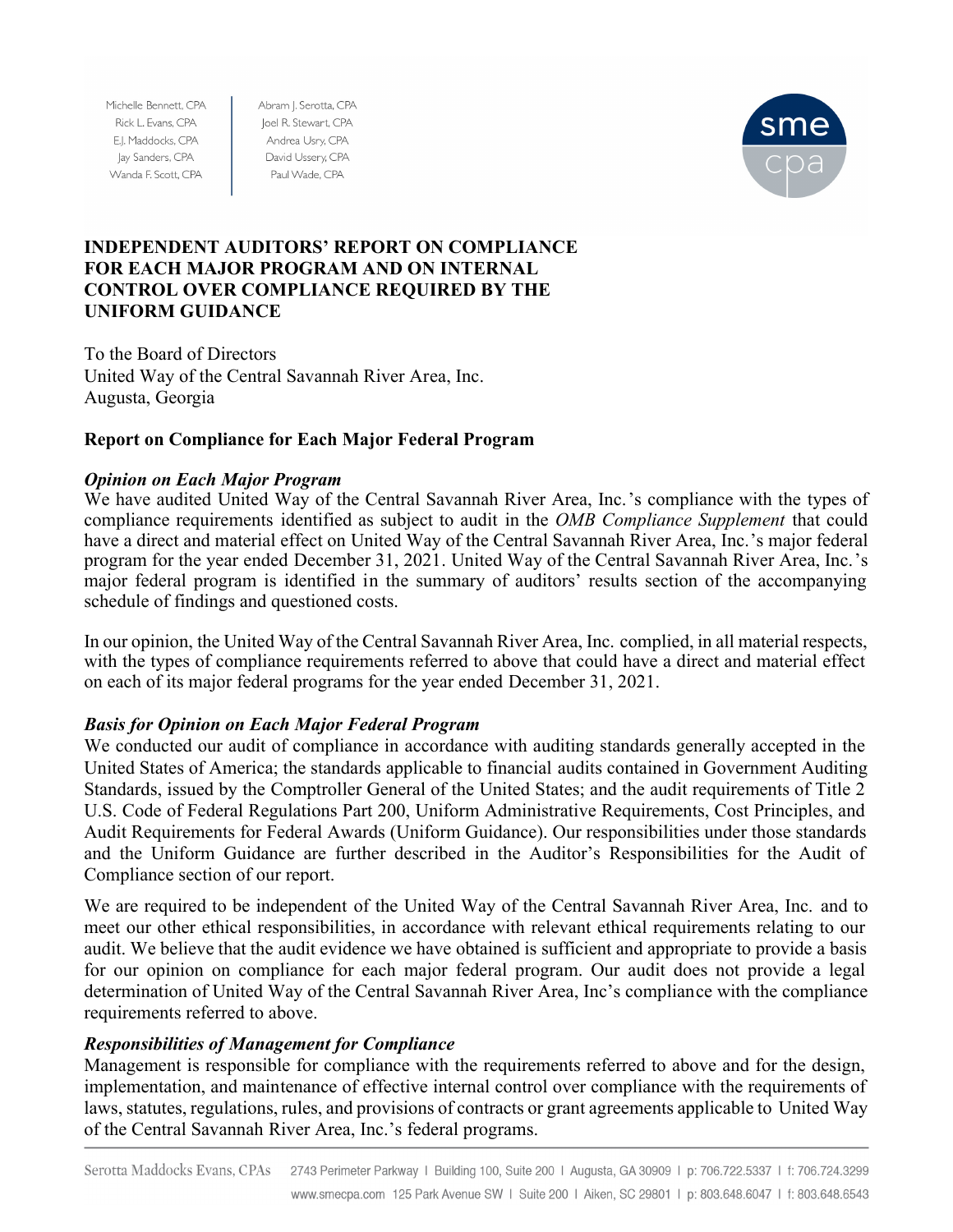### *Auditor's Responsibilities for the Audit of Compliance*

Our objectives are to obtain reasonable assurance about whether material noncompliance with the compliance requirements referred to above occurred, whether due to fraud or error, and express an opinion on United Way of the Central Savannah River Area, Inc.'s compliance based on our audit. Reasonable assurance is a high level of assurance but is not absolute assurance and therefore is not a guarantee that an audit conducted in accordance with generally accepted auditing standards, *Government Auditing Standards*, and the Uniform Guidance will always detect material noncompliance when it exists. The risk of not detecting material noncompliance resulting from fraud is higher than for that resulting from error, as fraud may involve collusion, forgery, intentional omissions, misrepresentations, or the override of internal control. Noncompliance with the compliance requirements referred to above is considered material if there is a substantial likelihood that, individually or in the aggregate, it would influence the judgment made by a reasonable user of the report on compliance about United Way of the Central Savannah River Area, Inc.'s compliance with the requirements of each major federal program as a whole.

In performing an audit in accordance with generally accepted auditing standards, *Government Auditing Standards*, and the Uniform Guidance, we:

- Exercise professional judgment and maintain professional skepticism throughout the audit.
- Identify and assess the risks of material noncompliance, whether due to fraud or error, and design and perform audit procedures responsive to those risks. Such procedures include examining, on a test basis, evidence regarding United Way of the Central Savannah River Area, Inc.'s compliance with the compliance requirements referred to above and performing such other procedures as we considered necessary in the circumstances.
- Obtain an understanding of United Way of the Central Savannah River Area, Inc.'s internal control over compliance relevant to the audit in order to design audit procedures that are appropriate in the circumstances and to test and report on internal control over compliance in accordance with the Uniform Guidance, but not for the purpose of expressing an opinion on the effectiveness of United Way of the Central Savannah River Area, Inc.'s internal control over compliance. Accordingly, no such opinion is expressed.

We are required to communicate with those charged with governance regarding, among other matters, the planned scope and timing of the audit and any significant deficiencies and material weaknesses in internal control over compliance that we identified during the audit.

## **Report on Internal Control over Compliance**

A *deficiency in internal control over compliance* exists when the design or operation of a control over compliance does not allow management or employees, in the normal course of performing their assigned functions, to prevent, or detect and correct, noncompliance with a type of compliance requirement of a federal program on a timely basis. A *material weakness in internal control over compliance* is a deficiency, or a combination of deficiencies, in internal control over compliance, such that there is a reasonable possibility that material noncompliance with a type of compliance requirement of a federal program will not be prevented, or detected and corrected, on a timely basis. A *significant deficiency in internal control over compliance* is a deficiency, or a combination of deficiencies, in internal control over compliance with a type of compliance requirement of a federal program that is less severe than a material weakness in internal control over compliance, yet important enough to merit attention by those charged with governance.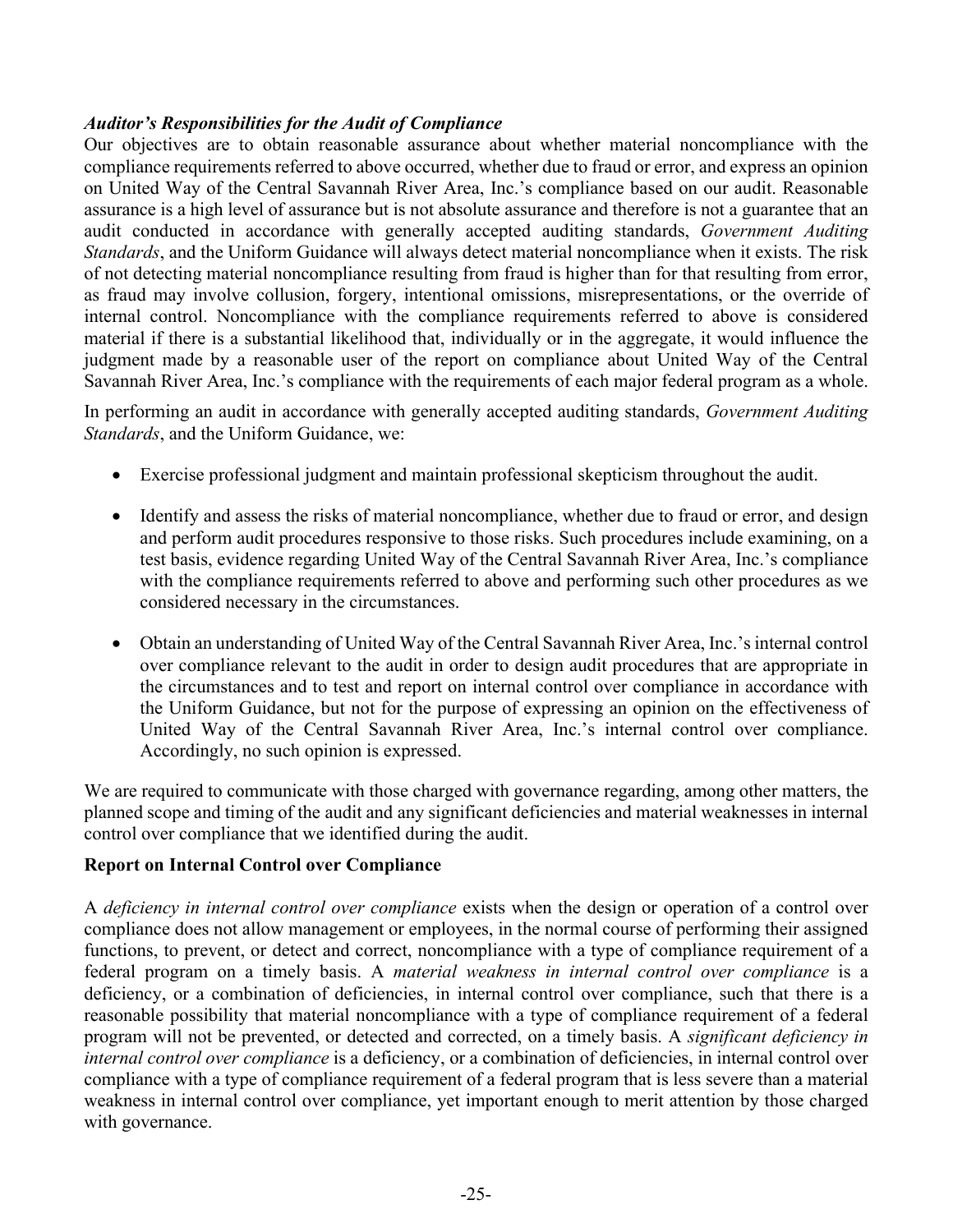Our consideration of internal control over compliance was for the limited purpose described in the Auditor's Responsibilities for the Audit of Compliance section above and was not designed to identify all deficiencies in internal control over compliance that might be material weaknesses or significant deficiencies in internal control over compliance. Given these limitations, during our audit we did not identify any deficiencies in internal control over compliance that we consider to be material weaknesses, as defined above. However, material weaknesses or significant deficiencies in internal control over compliance may exist that were not identified.

Our audit was not designed for the purpose of expressing an opinion on the effectiveness of internal control over compliance. Accordingly, no such opinion is expressed.

The purpose of this report on internal control over compliance is solely to describe the scope of our testing of internal control over compliance and the results of that testing based on the requirements of the Uniform Guidance. Accordingly, this report is not suitable for any other purpose.

Serotta Maddocks Evans + Co.

SEROTTA MADDOCKS EVANS & CO., CPAs Augusta, Georgia May 11, 2022